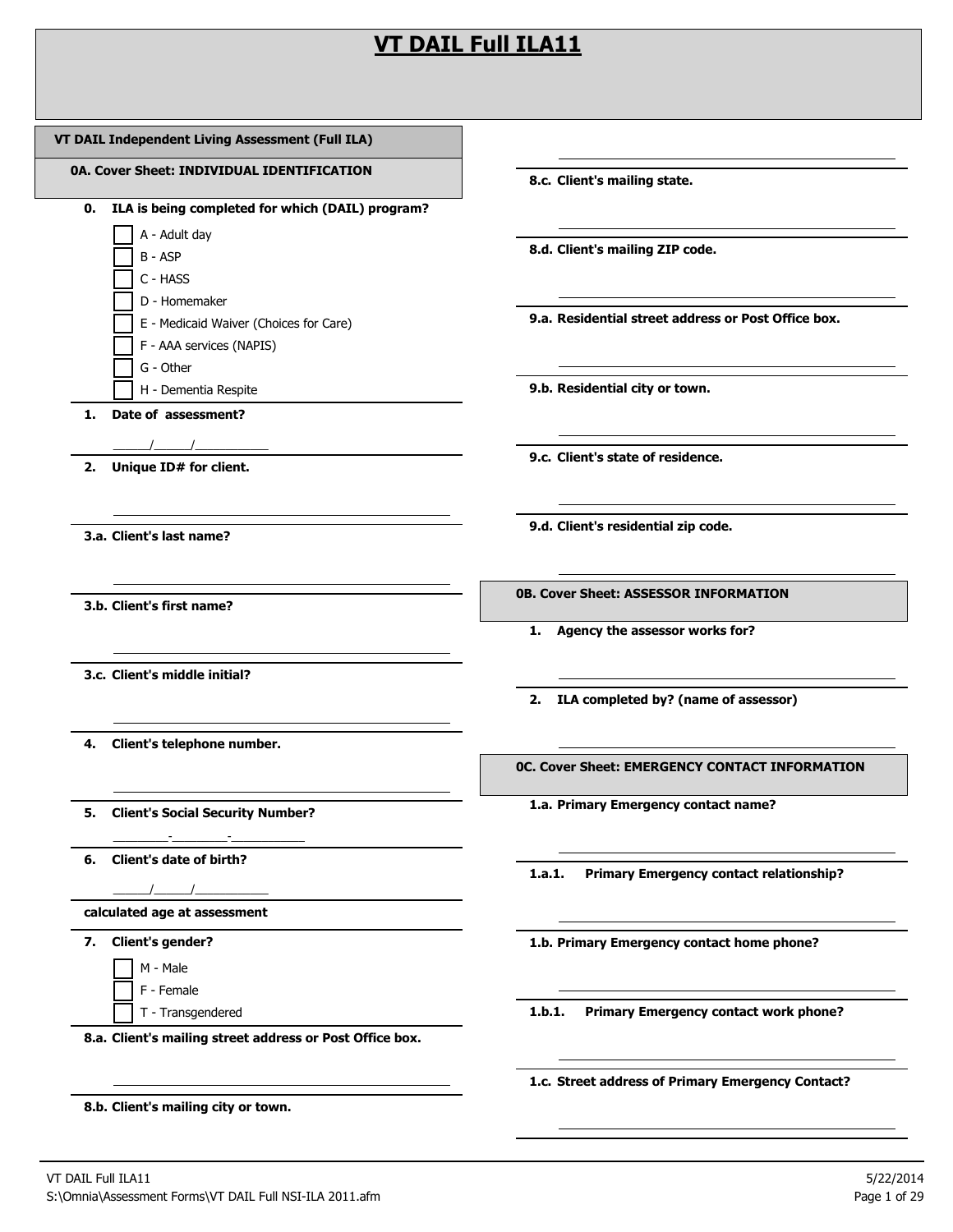| 1.d. City or town of Primary Emergency Contact?                                                                               | A - Yes<br>$B - No$                                                                                                                     |
|-------------------------------------------------------------------------------------------------------------------------------|-----------------------------------------------------------------------------------------------------------------------------------------|
| 1.e. State of Primary Emergency Contact?                                                                                      | Does the client require immediate assistance from<br>7.<br>Emergency Services in a man-made or natural disaster?<br>A - Yes<br>$B - No$ |
| 1.f. Zip code for Promary Emergency contact?                                                                                  | 8. Who is the client's provider for emergency response<br>services?                                                                     |
| 1.g. Emergency Contact #1's relationship to client                                                                            |                                                                                                                                         |
| 2.a. Name of Emergency Contact 2?                                                                                             | 9. Comments regarding Emergency Response                                                                                                |
| 2.b. Phone number of the client's Emergency Contact<br>#2?                                                                    | <b>0D. Cover Sheet: DIRECTIONS TO CLIENT'S HOME</b>                                                                                     |
| 2.c. Street address or P.O box of the client's emergency<br>contact $#2?$                                                     | Directions to client's home.                                                                                                            |
| 2.d. City or town of the client's emergency contact #2?                                                                       |                                                                                                                                         |
|                                                                                                                               |                                                                                                                                         |
| 2.e. State of client's Emergency Contact #2?                                                                                  | 1A. Intake: ASSESSMENT INFORMATION<br><b>Type of assessment</b><br>1.                                                                   |
| 2.f. ZIP code of the client's emergency contact #2?                                                                           | A - Initial assessment<br>B - Reassessment<br>C - Update for Significant change in status assessment                                    |
| 3.a. Client's primary care physician?                                                                                         | 2. Are there communication barriers for which you need<br>assistance?<br>A - Yes<br>$B - No$                                            |
| 3.b. Phone number for the client's primary care<br>physician?                                                                 | 3. If yes, type of assistance?                                                                                                          |
| 4. Does the client know what to do if there is an<br>emergency?<br>A - Yes                                                    |                                                                                                                                         |
| B - No<br>5. In the case of an emergency, would the client be able<br>to get out of his/her home safely?<br>A - Yes<br>B - No |                                                                                                                                         |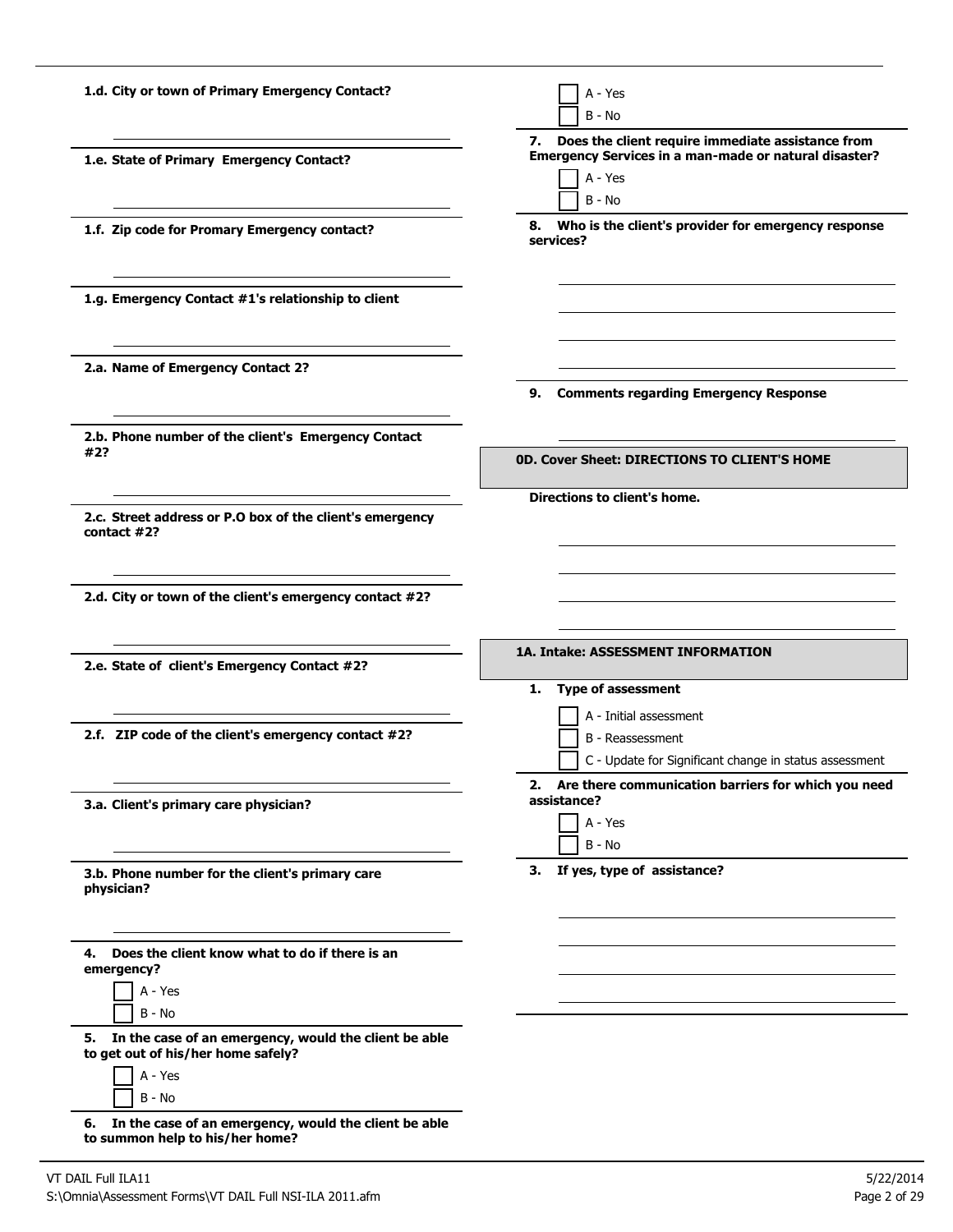| Client's primary language.<br>4.                                        | 3.a. Does the client have a Legal Guardian?                                     |
|-------------------------------------------------------------------------|---------------------------------------------------------------------------------|
| E - English                                                             | A - Yes                                                                         |
| L - American Sign Language                                              | $B - No$                                                                        |
| F - French                                                              | 3.b. Name of the client's Legal Guardian?                                       |
| B - Bosnian                                                             |                                                                                 |
| G - German                                                              |                                                                                 |
| I - Italian                                                             | 3.c. Work phone number of the client's Legal Guardian.                          |
| S - Spanish                                                             |                                                                                 |
| P - Polish                                                              |                                                                                 |
| T - Portuguese                                                          | 3.d. Home phone number of the client's Legal Guardian.                          |
| M - Romanian                                                            |                                                                                 |
| R - Russian                                                             |                                                                                 |
| C - Other Chinese                                                       |                                                                                 |
| V - Vietnamese                                                          | 4.a. Does client have Advanced Directives for health care?                      |
| O - Other                                                               | A - Yes                                                                         |
| 4.a. Please specify or describe the client's primary                    | $B - No$                                                                        |
| language that is other than in the list.                                | 4.b. Name of agent for client's Advanced Directives?                            |
|                                                                         |                                                                                 |
| <b>1B. Intake: LEGAL REPRESENTATIVE</b>                                 |                                                                                 |
|                                                                         | 4.c. Work phone number of the client's agent for<br><b>Advanced Directives?</b> |
| 1.a. Does the client have an agent with Power of                        |                                                                                 |
| <b>Attorney?</b>                                                        |                                                                                 |
| A - Yes                                                                 | 4.d. Home phone number of the client's agent for                                |
| B - No                                                                  | <b>Advanced Directives.</b>                                                     |
| 1.b. Name of client's agent with Power of Attorney?                     |                                                                                 |
|                                                                         | 4.e. If no Advanced Directives, was information provided                        |
| 1.c. Work phone number of the client's agent with Power                 | about Advanced Directives?                                                      |
| of Attorney.                                                            | A - Yes                                                                         |
|                                                                         | $B - No$                                                                        |
|                                                                         | <b>1C. Intake: DEMOGRAPHICS</b>                                                 |
| 1.d. Home phone number of the client's agent with Power<br>of Attorney. | What is client's marital status?                                                |
|                                                                         | 1.                                                                              |
|                                                                         | A - Single                                                                      |
| 2.a. Does the client have a Representative Payee?                       | <b>B</b> - Married                                                              |
| A - Yes                                                                 | C - Civil union                                                                 |
| B - No                                                                  | D - Widowed                                                                     |
|                                                                         | E - Separated                                                                   |
| 2.b. Name of client's Representative Payee?                             | F - Divorced                                                                    |
|                                                                         | G - Unknown                                                                     |
|                                                                         |                                                                                 |
| 2.c. Work phone number of the client's Representative<br>Payee.         |                                                                                 |
|                                                                         |                                                                                 |
|                                                                         |                                                                                 |
| 2.d. Home phone number of the client's Representative                   |                                                                                 |

**Payee.**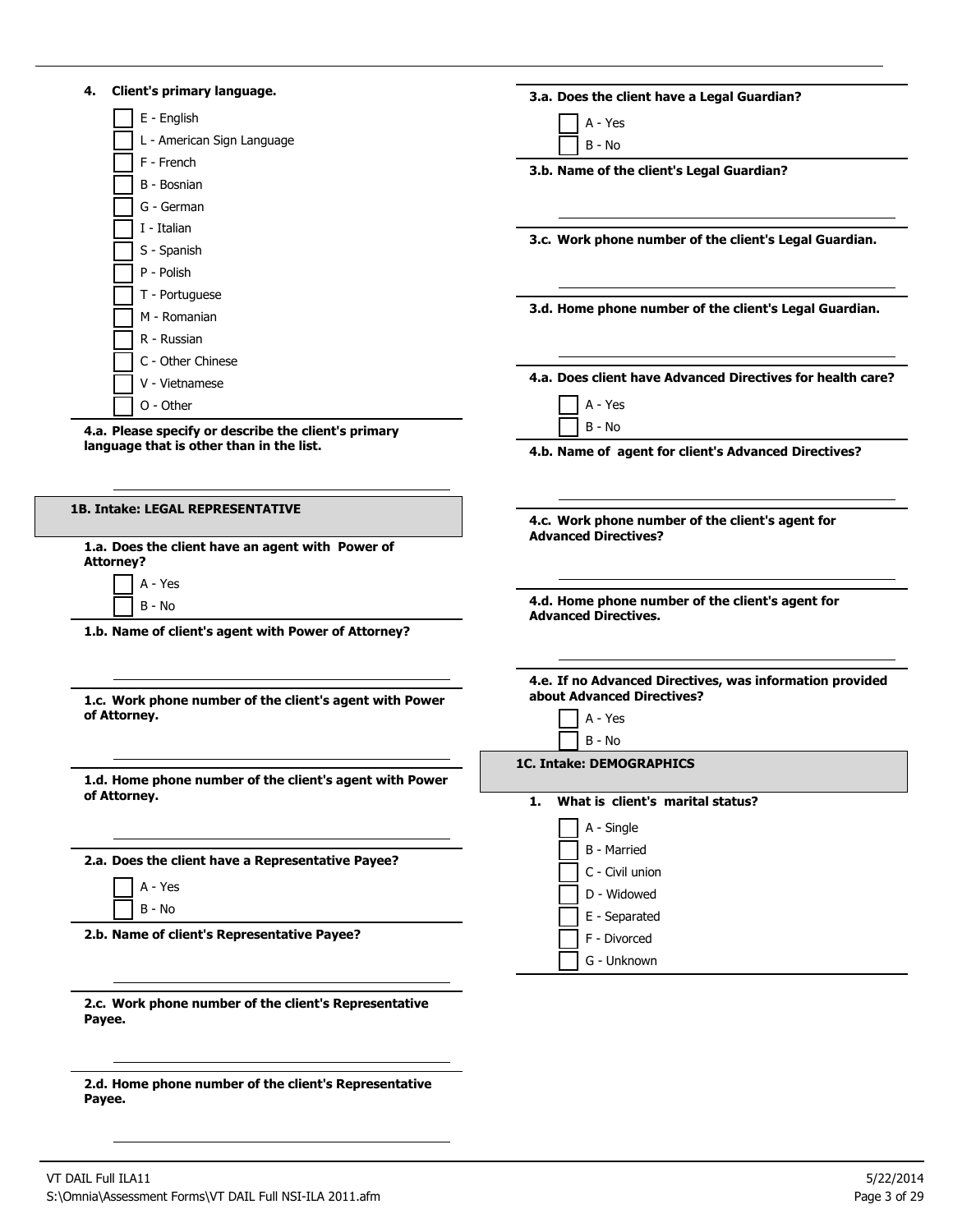| 2a. What is client's race/ethnicity?                                              | A - Yes                                                                                                      |
|-----------------------------------------------------------------------------------|--------------------------------------------------------------------------------------------------------------|
| A - Non-Minority (White, non-Hispanic)                                            | $B - No$                                                                                                     |
| B - African American                                                              | In the past year, how many times have you stayed<br>2.                                                       |
| C - Asian/Pacific Islander (incl. Hawaiian)                                       | overnight in a hospital?                                                                                     |
| D - American Indian/Native Alaskan                                                | A - Not at all                                                                                               |
| E - Hispanic Origin                                                               | B - Once                                                                                                     |
| F - Unknown                                                                       | $C - 2$ or 3 times                                                                                           |
| G - Other                                                                         | D - More than 3 times                                                                                        |
| Enter the client's self-described ethnic<br>2.G.Other.                            | Have you ever stayed in a nursing home, residential                                                          |
| background if OTHER                                                               | care home, or other institution? (including Brandon<br><b>Training School and Vermont state Hospital)</b>    |
|                                                                                   | A - Yes                                                                                                      |
| 2b. What is the client's Hispanic or Latino ethnicity?                            | B - No                                                                                                       |
| Choose one.                                                                       | Have you fallen in the past three months?<br>4.                                                              |
| A - Not Hispanic or Latino                                                        | A - Yes                                                                                                      |
| B - Hispanic or Latino                                                            | $B - No$                                                                                                     |
| C - Unknown                                                                       | Do you use a walker or four prong cane (or<br>5.                                                             |
| 2c. What is the client's race? Choose multiple.                                   | equivalent), at least some of the time, to get around?                                                       |
| A - Non-Minority (White, non-Hispanic)                                            | A - Yes                                                                                                      |
| B - Black/African American                                                        | $B - No$                                                                                                     |
| C - Asian                                                                         | 6. Do you use a wheelchair, at least some of the time,                                                       |
| D - American Indian/Native Alaskan                                                | to get around?                                                                                               |
| E - White-Hispanic                                                                | A - Yes                                                                                                      |
| F - Unknown                                                                       | B - No                                                                                                       |
| H - Native Hawaiian/Other Pacific Islander                                        | 7. In the past month how many days a week have you<br>usually gone out of the house/building where you live? |
| G - Other                                                                         | A - Two or more days a week                                                                                  |
| What type of residence do you live in?<br>з.                                      | B - One day a week or less                                                                                   |
| A - House                                                                         | Do you need assistance obtaining or repairing any of<br>8.                                                   |
| B - Mobile home                                                                   | the following? (Check all that apply)                                                                        |
| C - Private apartment                                                             | A - Eyeglasses                                                                                               |
| D - Private apartment in senior housing                                           | B - Cane or walker                                                                                           |
| E - Assisted Living (AL/RC with 24 hour supervision)                              | C - Wheelchair                                                                                               |
| F - Residential care home                                                         | D - Assistive feeding devices                                                                                |
| G - Nursing home                                                                  | E - Assistive dressing devices                                                                               |
| H - Unknown                                                                       | F - Hearing aid                                                                                              |
| I - Other                                                                         | G - Dentures                                                                                                 |
|                                                                                   | H - Ramp                                                                                                     |
| Client's Living arrangement? Who do you live with?<br>4.                          | I - Doorways widened                                                                                         |
| A - Lives Alone                                                                   | J - Kitchen/bathroom modifications                                                                           |
| B - Lives with others                                                             | K - Other                                                                                                    |
| C - Dont know                                                                     | L - None of the above                                                                                        |
| Does the client reside in a rural area? Must answer<br>5.<br><b>yes for NAPIS</b> | 1E. Intake: THE NSI DETERMINE Your Nutritional Health<br><b>Checklist</b>                                    |
| A - Yes                                                                           | Have you made any changes in lifelong eating habits                                                          |
| $B - No$                                                                          | because of health problems?                                                                                  |
| 1D. Intake: HEALTH RELATED QUESTIONS: General                                     | $A - Yes (Score = 2)$                                                                                        |
|                                                                                   | B - No                                                                                                       |
| Were you admitted to a hospital for any reason in the<br>1.<br>last 30 days?      |                                                                                                              |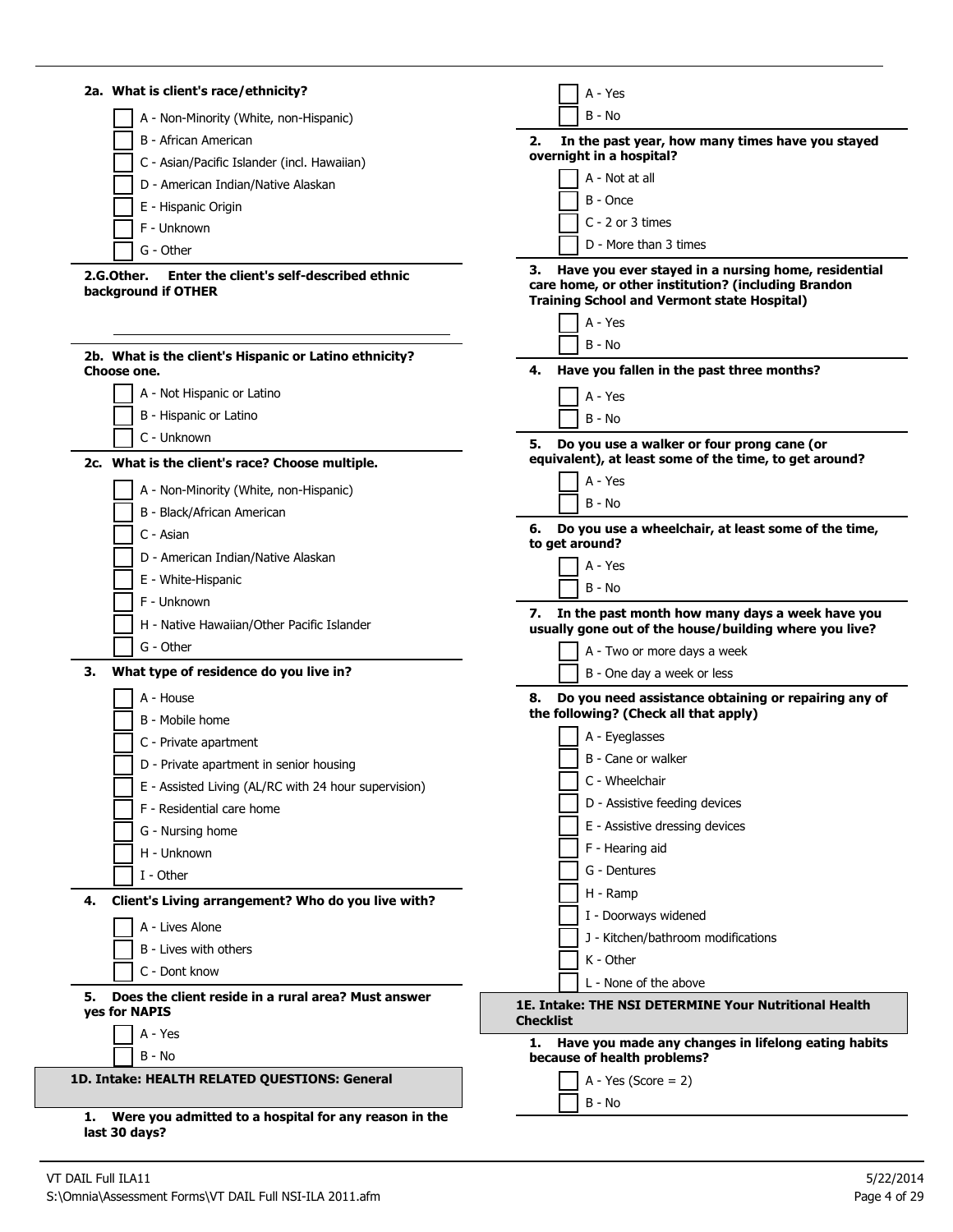| Do you eat fewer than 2 meals per day?<br>2.                                                                                                              | Don't know                                                                                          |
|-----------------------------------------------------------------------------------------------------------------------------------------------------------|-----------------------------------------------------------------------------------------------------|
| $A - Yes (Score = 3)$                                                                                                                                     | No                                                                                                  |
| $B - No$                                                                                                                                                  | <b>Yes</b>                                                                                          |
| Do you eat fewer than five (5) servings (1/2 cup<br>З.                                                                                                    | <b>NUTRITIONAL RISK SCORE means:</b>                                                                |
| each) of fruits or vegetables every day?                                                                                                                  | Recheck your score in 6 months<br>0-2 GOOD:<br>Recheck your score in 3 months<br>3-5 MODERATE RISK: |
| A - Yes (Score = $1$ )                                                                                                                                    | May need to talk to Doctor or<br>6+ HIGH RISK :                                                     |
| B - No                                                                                                                                                    | <b>Dietitian</b><br>Enter any comments                                                              |
| Do you eat fewer than two servings of dairy products<br>4.<br>(such as milk, yogurt, or cheese) every day?                                                |                                                                                                     |
| A - Yes (Score = $1$ )                                                                                                                                    |                                                                                                     |
| B - No                                                                                                                                                    |                                                                                                     |
| Do you have trouble eating due to problems with<br>5.<br>chewing/swallowing?                                                                              |                                                                                                     |
| A - Yes (Score = $2$ )                                                                                                                                    | 13. Is the client interested in talking to a nutritionist                                           |
| B - No                                                                                                                                                    | about food intake and diet needs?                                                                   |
|                                                                                                                                                           | A - Yes                                                                                             |
| Do you sometimes not have enough money to buy<br>6.<br>food?                                                                                              | B - No                                                                                              |
| A - Yes (Score = $4$ )                                                                                                                                    | C - Don't know                                                                                      |
| B - No                                                                                                                                                    |                                                                                                     |
| 7.<br>Do you eat alone most of the time?                                                                                                                  | 14. How many prescription medications do you take?                                                  |
|                                                                                                                                                           |                                                                                                     |
| A - Yes (Score = $1$ )                                                                                                                                    |                                                                                                     |
| B - No                                                                                                                                                    | 15. About how tall are you in inches without your shoes?                                            |
| Do you take 3 or more different prescribed or<br>8.<br>over-the-counter drugs per day?                                                                    |                                                                                                     |
| A - Yes (Score = $1$ )                                                                                                                                    |                                                                                                     |
| B - No                                                                                                                                                    | 16. About how much do you weigh in pounds without<br>your shoes?                                    |
| Without wanting to, have you lost or gained 10<br>9.<br>pounds or more in the past 6 months?                                                              |                                                                                                     |
| A - Yes (Score = $2$ )                                                                                                                                    |                                                                                                     |
| B - No                                                                                                                                                    | <b>Calculated Body Mass Index</b>                                                                   |
| L - Yes, lost 10 pounds or more                                                                                                                           | <b>1F. Intake: SERVICE PROGRAM CHECKLIST</b>                                                        |
| G - Yes, gained 10 pounds or more                                                                                                                         |                                                                                                     |
| 10. Are there times when you are not always physically<br>able to shop, cook and/or feed yourself (or to get                                              |                                                                                                     |
| someone to do it for you)?                                                                                                                                |                                                                                                     |
| $A - Yes (Score = 2)$                                                                                                                                     |                                                                                                     |
| B - No                                                                                                                                                    |                                                                                                     |
| 11. Do you have 3 or more drinks of beer, liquor or wine<br>almost every day?                                                                             |                                                                                                     |
| $A - Yes$ (Score = 2)                                                                                                                                     |                                                                                                     |
| $B - No$                                                                                                                                                  |                                                                                                     |
| What is the client's nutritional risk score?                                                                                                              |                                                                                                     |
| 12. Total score of Nutritional Risk Questions. Add the<br>scores for all Yes answers for questions 1 to 11 in the<br><b>Nutritional Health Checklist.</b> |                                                                                                     |
| Is the client at a high nutritional risk level? Must<br>12.a.<br>answer for NAPIS.                                                                        |                                                                                                     |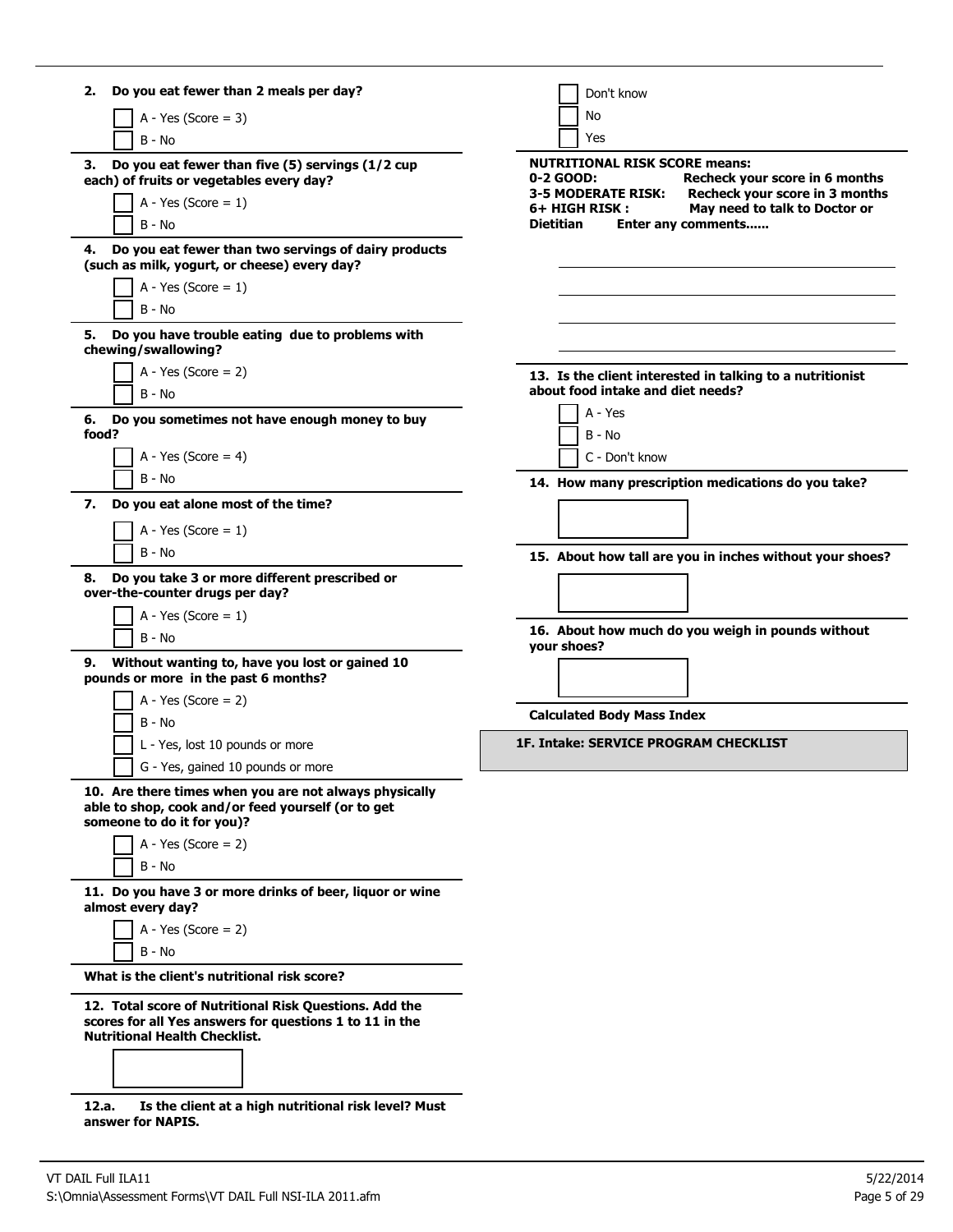**1.a. Is the client participating in any of the following services or programs?**

- A Home health aide (LNA)
- B Homemaker program
- C Hospice
- D Nursing (RN)
- E Social work services
- F1 Physical therapy
- F2 Occupational therapy
- F3 Speech therapy
- G Adult Day Health Services/Day Health Rehab
- H Attendant Services Program
- I Developmental Disability Services
- J Choices for Care Medicaid Waiver (HB/ERC)
- K Medicaid High-Tech services
- L Traumatic Brain Injury waiver
- M USDA Commodity Supplemental Food Program
- N Congregate meals (Sr. Center)
- O Emergency Food Shelf/Pantry
- P Home Delivered Meals
- Q Senior Farmer's Market Nutrition Program
- Q1 Nutritional Counseling
- R AAA Case Management
- S Community Action Program (CAP)
- T Community Mental Health services
- U Dementia Respite grant/NFCSP Grant
- V Eldercare Clinician
- W Job counseling/vocational rehabilitation
- X Office of Public Guardian
- Y Senior companion
- Z VCIL peer counseling
- AA Association for the Blind and Visually Impaired
- BB Legal Aid services
- CC Assistive Community Care Services (ACCS)
- DD Housing and Supportive Services (HASS)
- EE Section 8 voucher, housing
- FF Subsidized housing
- GG ANFC
- HH Essential Persons program
- II Food Stamps
- JJ Fuel Assistance
- KK General Assistance program
- LL Medicaid
- MM QMB/SLMB
- NN Telephone Lifeline
- OO VHAP
- PP VPharm (VHAP Pharmacy)
- RR Emergency Response System
- VT DAIL Full ILA11 S:\Omnia\Assessment Forms\VT DAIL Full NSI-ILA 2011.afm **Page 6** of 29

SS - SSI

TT - Veterans benefits

UU - Weatherization

VV - Assistive Devices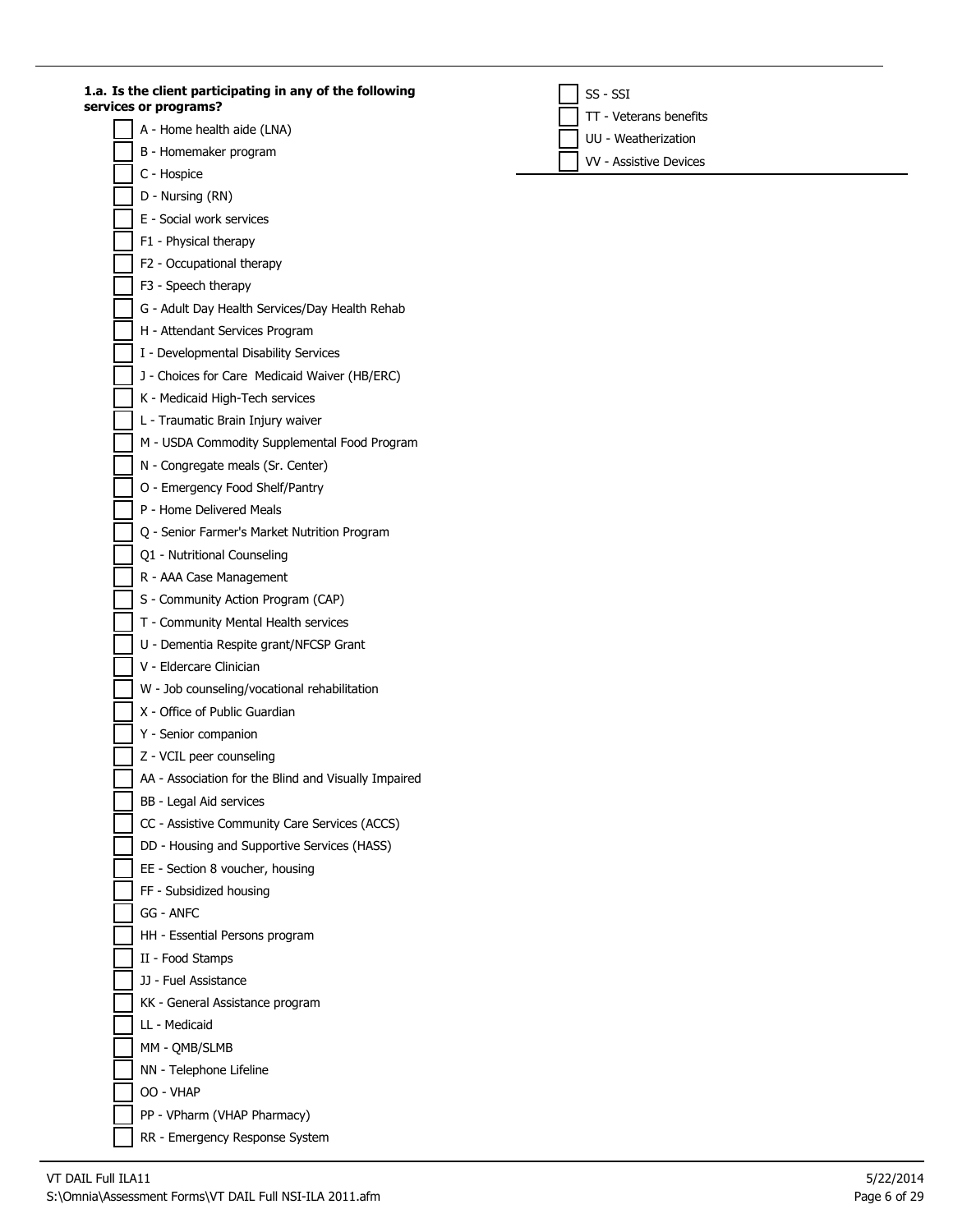| 1.b. Does the client want to apply for any of the following<br>services or programs?   | SS - SSI                                                                                               |
|----------------------------------------------------------------------------------------|--------------------------------------------------------------------------------------------------------|
| A - Home health aide (LNA)                                                             | TT - Veterans Benefits                                                                                 |
| B - Homemaker program                                                                  | UU - Weatherization                                                                                    |
| C - Hospice                                                                            | VV - Assistive Devices                                                                                 |
| D - Nursing (RN)                                                                       | 1G. intake: POVERTY LEVEL ASSESSMENT                                                                   |
| E - Social Work Services                                                               | Are you currently employed?<br>1.                                                                      |
| F1 - Physical therapy                                                                  |                                                                                                        |
| F2 - Occupational therapy                                                              | A - Yes                                                                                                |
| F3 - Speech therapy                                                                    | $B - No$                                                                                               |
| G - Adult day services/Day Health Rehab                                                | How many people reside in the client's household,<br>2.                                                |
| H - Attendant Services Program                                                         | including the client?                                                                                  |
| I - Developmental Disability Services                                                  |                                                                                                        |
| J - Choices for Care Medicaid Waiver (HB/ERC)                                          |                                                                                                        |
|                                                                                        | <b>HOUSEHOLD INCOME: Estimate the total client's</b><br>З.<br><b>HOUSEHOLD gross income per month?</b> |
| K - Medicaid High-Tech Services                                                        |                                                                                                        |
| L - Traumatic Brain Injury Waiver                                                      | \$                                                                                                     |
| M - USDA Commodity Supplemental Food Program                                           |                                                                                                        |
| N - Congregate Meals (Sr. Center)                                                      | <b>CLIENT INCOME: Specify the client's monthly income.</b><br>4.                                       |
| O - Emergency Food Shelf/Pantry                                                        | \$                                                                                                     |
| P - Home Delivered Meals                                                               |                                                                                                        |
| Q - Senior Farmer's Market Nutrition Program                                           | 5. Is the client's income level below the national                                                     |
| Q1 - Nutrition Counseling                                                              | poverty level?                                                                                         |
| R - AAA Case Management                                                                | A - Yes                                                                                                |
| S - Community Action Program                                                           | B - No                                                                                                 |
| T - Community Mental Health Services                                                   | C - Don't know                                                                                         |
| U - Dementia Respite Grant Program/NFCSP Grant                                         | <b>Current year used for Federal Poverty Level</b>                                                     |
| V - Eldercare Clinician                                                                | Poverty Income test current yr Client only                                                             |
| W - Job counseling/vocational rehabilitation                                           | Percent of poverty for client current year (if less than 1.0                                           |
| X - Office of Public Guardian                                                          | client is in poverty)                                                                                  |
| Y - Senior companion                                                                   | <b>Poverty Income Test current yr household</b>                                                        |
| Z - VCIL peer counseling                                                               | Percent of Poverty for household Current year                                                          |
| AA - Association for the Blind and Visually Impaired                                   |                                                                                                        |
| BB - Legal Aid services                                                                | <b>Food Stamp Eligibility Current Year</b>                                                             |
| CC - Assistive Community Care Services (ACCS)                                          | <b>Food Stamp Monthly Gross Income Limit</b>                                                           |
| DD - Housing and Supportive Services (HASS)<br>EE - Section 8 Voucher (Housing Choice) | Food Stamp Income Test current yr household                                                            |
| FF - Subsidized Housing                                                                |                                                                                                        |
| GG - ANFC                                                                              | Food Stamp Eligible $(1 = yes)$                                                                        |
| HH - Essential Persons program                                                         | <b>Fuel Assistance Current Year</b>                                                                    |
| II - Food stamps                                                                       | <b>Fuel Assistance Seasonal Percent Poverty Test</b>                                                   |
| JJ - Fuel Assistance                                                                   | <b>Fuel Assistance Crisis Percent Poverty Test</b>                                                     |
| KK - General Assistance Program                                                        |                                                                                                        |
| LL - Medicaid                                                                          | <b>Fuel Assistance Shareheat Percent Poverty Test</b>                                                  |
| MM - QMB/SLMB                                                                          | Fuel Household Income - Fuel 60+ deduction                                                             |
| NN - Telephone Lifeline                                                                | Fuel Percent of Poverty household current yr                                                           |
| OO - VHAP                                                                              | 1H1. Intake: FINANCIAL RESOURCES: Monthly Income                                                       |
| PP - VPharm (VHAP Pharmacy)                                                            |                                                                                                        |
| RR - Emergency Response System                                                         |                                                                                                        |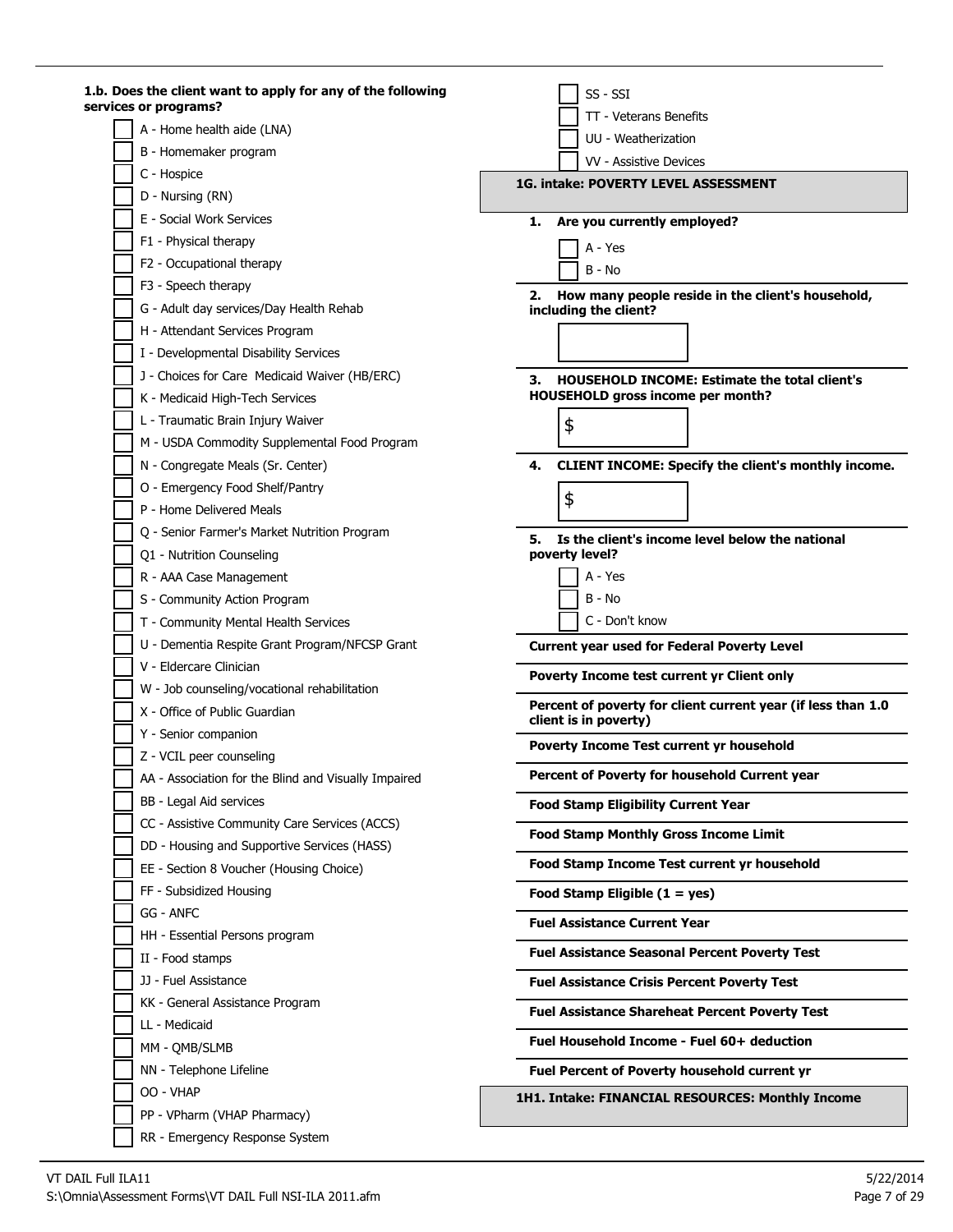

**1.g.2. Other monthly income of the client's spouse.**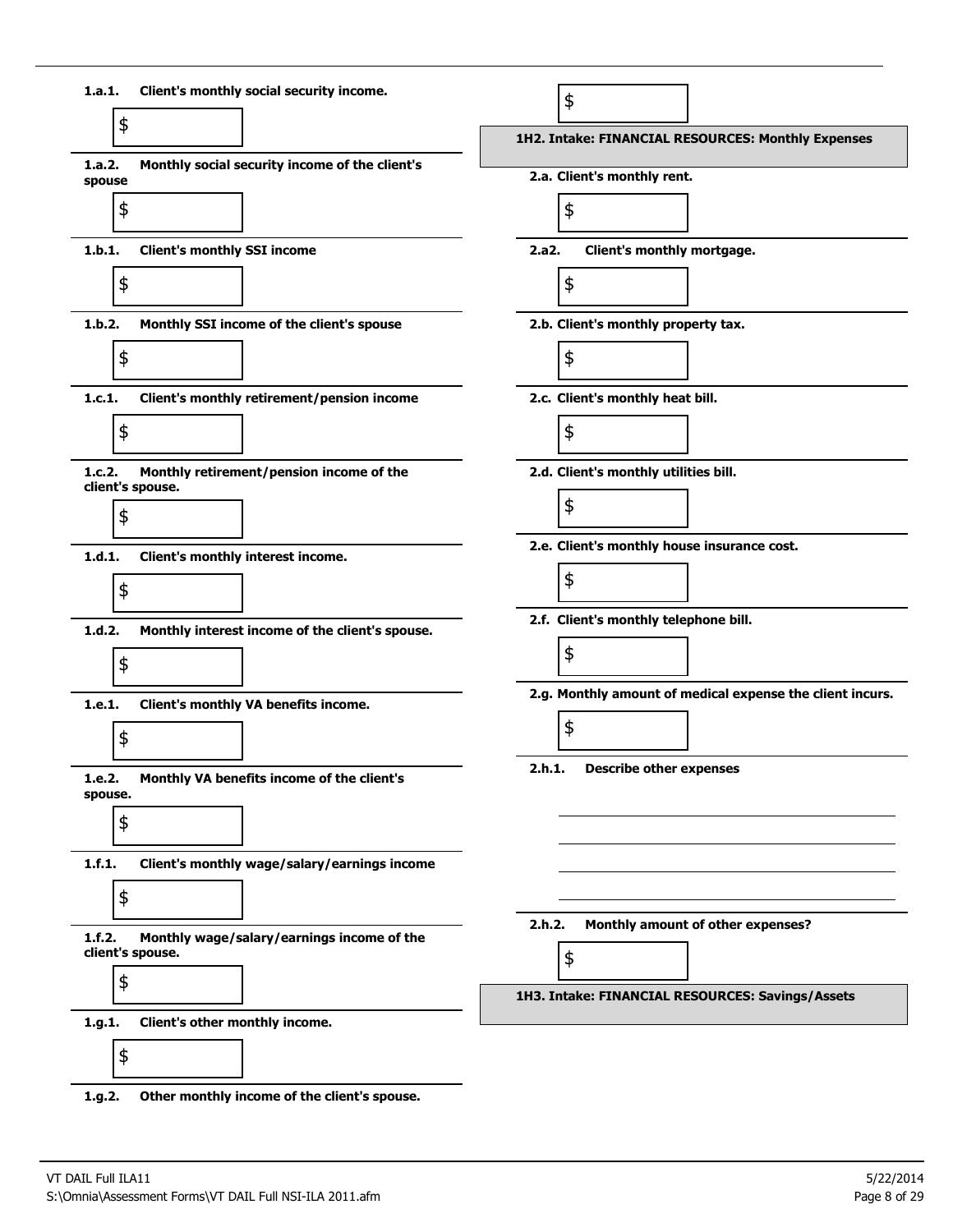| What is the name of the bank/institution where<br>3.a.1.<br>the client's checking account is located?        | \$                                                                                                    |
|--------------------------------------------------------------------------------------------------------------|-------------------------------------------------------------------------------------------------------|
|                                                                                                              | What is the name of the client's primary life<br>3.e.1.<br>insurance company?                         |
| 3.a.2.                                                                                                       |                                                                                                       |
| What is the client's checking account number?                                                                |                                                                                                       |
| 3.a.3.<br>What is the client's checking account balance?<br>\$                                               | 3.e.2. What is the client's primary life insurance policy<br>number?                                  |
| 3.b.1.<br>What is the name of the bank/institution where<br>the client's primary savings account is located? | What is the face value of the client's primary life<br>3.e.3.<br>insurance policy?<br>\$              |
| 3.b.2.<br>What is the client's primary savings account<br>number?                                            | What is the cash surrender value of the client's<br>3.e.4.<br>primary life insurance policy?<br>\$    |
| 3.b.3.<br>What is the client's primary savings account<br>balance?<br>\$                                     | What is the name of the bank/institution where<br>3.f.1.<br>the client's other account #1 is located? |
| 3.c.1.<br>What is the source of Stocks/Bonds/CDs<br>resources?                                               |                                                                                                       |
|                                                                                                              | 3.f.2.<br>What is the client's other account number #1?                                               |
|                                                                                                              | 3.f.3.<br>What is the client's other account #1 balance?                                              |
| 3.c.2.<br>What is the amount from Stock/Bonds/CDs?<br>\$                                                     | \$                                                                                                    |
| 3.d.1.<br>What is the name of the bank/institution where<br>the client's burial account is located?          | 3.9.1.<br>What is the name of the bank/institution where<br>the client's other account #2 is located? |
|                                                                                                              |                                                                                                       |
| 3.d.2.<br>What is the client's burial account number?                                                        | What is the client's other account number #2?<br>3.g.2.                                               |
| What is the client's burial account balance?<br>3.d.3.                                                       |                                                                                                       |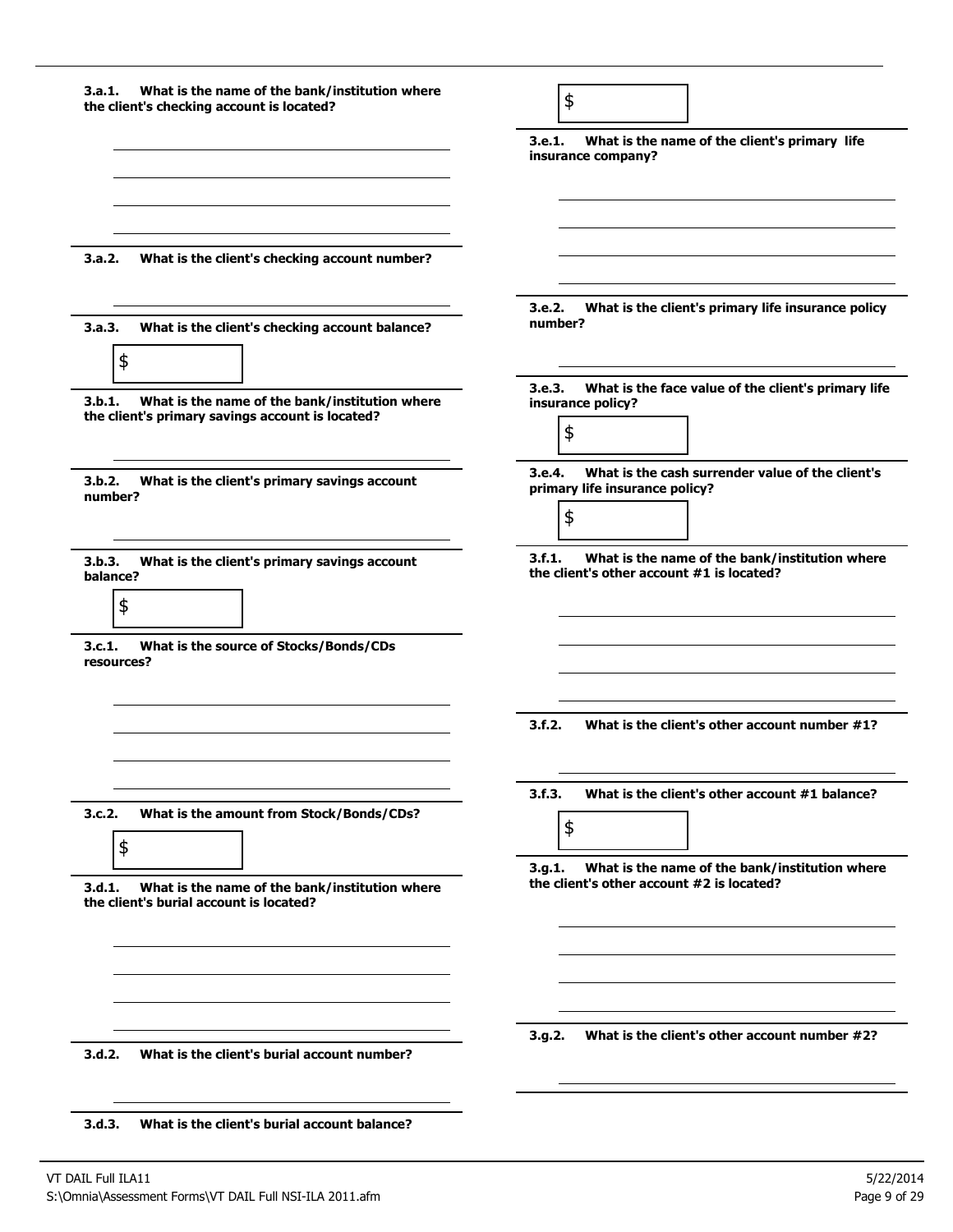| \$<br>1H4. Intake: FINANCIAL RESOURCES: Health Insurance                                 | What is the name of the client's Medicare D<br>4.d.2.<br>plan?                  |
|------------------------------------------------------------------------------------------|---------------------------------------------------------------------------------|
|                                                                                          |                                                                                 |
| Does the client have Medicare A health<br>4.a.1.<br>insurance?                           | What is the effective date of the client's<br>4.d.3.                            |
| A - Yes<br>$B - No$                                                                      | <b>Medicare D plan?</b><br>$\frac{1}{2}$                                        |
| What is the effective date of the client's<br>4.a.2.<br><b>Medicare A policy?</b>        | 4.d.4. What is the client's Medicare D plan premium?<br>(Enter 0 if no premium) |
|                                                                                          | \$                                                                              |
| What is the client's Medicare A policy number?<br>4.a.3.                                 |                                                                                 |
|                                                                                          | 4.e.1.<br>Does the client have Medigap health insurance?                        |
|                                                                                          | A - Yes                                                                         |
| What is the client's monthly Medicare A<br>4.a.4.<br>premium? (enter 0 if no premium)    | B - No                                                                          |
| \$                                                                                       | What is the name of the client's Medigap health<br>4.e.2.<br>insurer?           |
| Does the client have Medicare B health<br>4.b.1.<br>insurance?                           |                                                                                 |
| A - Yes                                                                                  |                                                                                 |
| $B - No$                                                                                 |                                                                                 |
| 4.b.2.<br>What is the effective date of the client's<br><b>Medicare B policy?</b>        | 4.e.3. What is the client's monthly Medigap premium?                            |
|                                                                                          | (Enter 0 if no premium)                                                         |
| 4.b.3.<br>What is the client's Medicare B policy number?                                 | \$                                                                              |
|                                                                                          | Does the client have LTC health insurance?<br>4.f.1.                            |
| What is the client's monthly Medicare B<br>4.b.4.<br>premium? (Enter 0 if no premium)    | A - Yes<br>B - No                                                               |
| ¢                                                                                        | What is the name of the client's LTC health<br>4.f.2.<br>insurer?               |
| Does the client have Medicare C health<br>4.c.1.<br>insurance?                           |                                                                                 |
| A - Yes                                                                                  |                                                                                 |
| $B - No$                                                                                 |                                                                                 |
| What is the name of the client's Medicare C<br>4.c.2.<br>plan?                           |                                                                                 |
|                                                                                          | What is the client's monthly LTC premium?<br>4.f.3.<br>(Enter 0 if no premium)  |
| What is the effective date of the client's<br>4.c.3.<br><b>Medicare C policy?</b>        | \$                                                                              |
|                                                                                          | Does the client have other health insurance?<br>4.g.1.                          |
|                                                                                          |                                                                                 |
| What is the client's Medicare C plan premium?<br>4.c.4.<br>(Enter 0 if no premium)<br>\$ | A - Yes<br>B - No                                                               |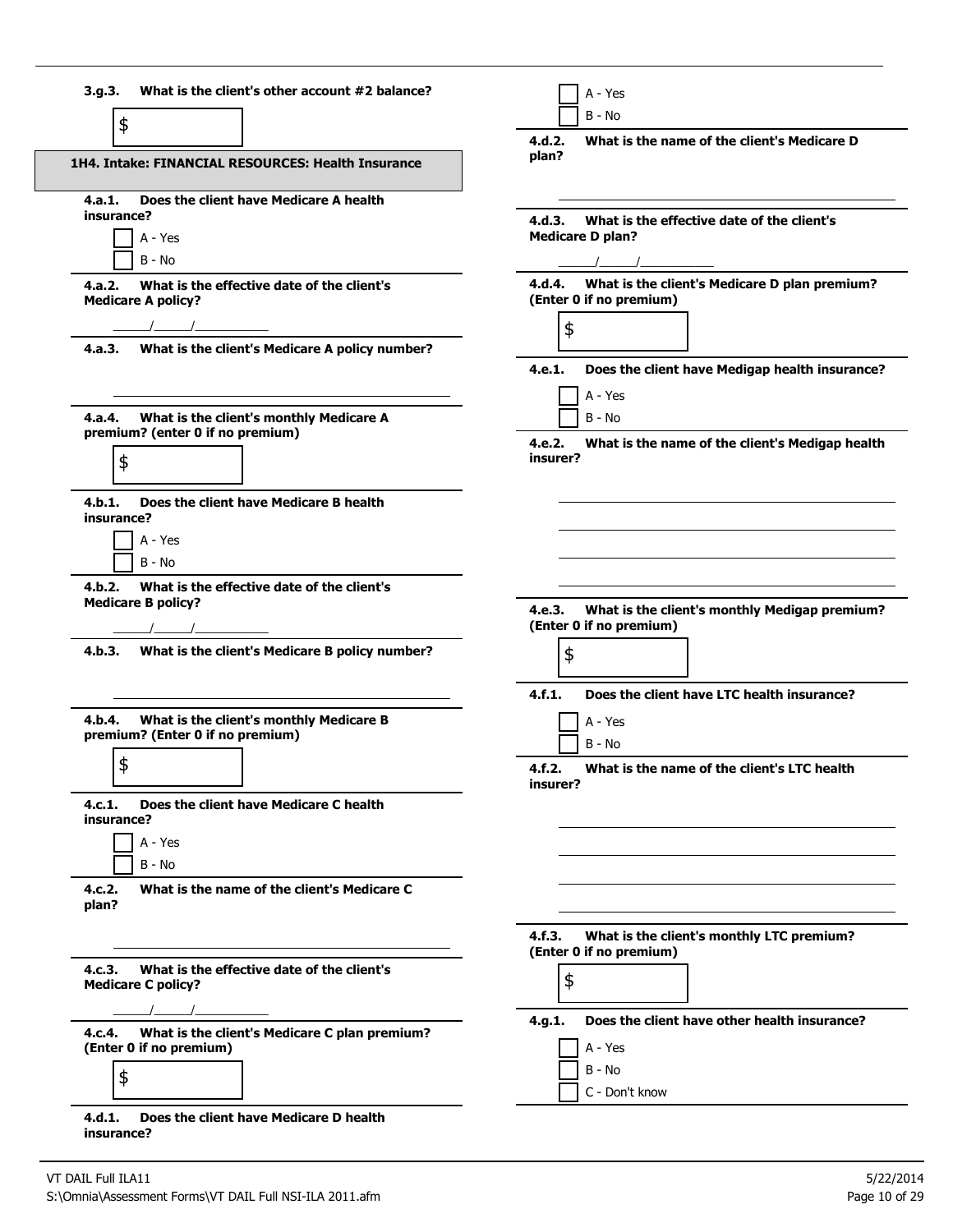| Enter the name of the client's other health<br>4.g.2.<br>insurance carrier, if applicable.<br>What is the client's other monthly premium?<br>4.q.3.<br>(Enter 0 if no premium)<br>\$<br>Does the client have VPharm insurance?<br>4.h.1.<br>A - Yes<br>B - No<br>4.h.2.<br>What is the effective date of VPharm insurance? | B - No<br>C - Information unavailable<br>4. Is there evidence (Observed or reported) of<br>suspected abuse, neglect or exploitation of the client by<br>another person?<br>A - Yes<br>B - No<br>C - Information unavailable<br>5. ASSESSOR ACTION: If answer to 1 or 2 is yes refer<br>clients >60 to Area Agency on Aging or if <60 to Adult<br>Protective Services. If 3 is yes, consider a negotiated risk<br>contract. if 4 is yes mandated reportes must file a report<br>of abuseEnter comments |
|----------------------------------------------------------------------------------------------------------------------------------------------------------------------------------------------------------------------------------------------------------------------------------------------------------------------------|-------------------------------------------------------------------------------------------------------------------------------------------------------------------------------------------------------------------------------------------------------------------------------------------------------------------------------------------------------------------------------------------------------------------------------------------------------------------------------------------------------|
| 1H5. Intake: FINANCIAL RESOURCES: Comments                                                                                                                                                                                                                                                                                 |                                                                                                                                                                                                                                                                                                                                                                                                                                                                                                       |
| Comment on the client's current financial situation.                                                                                                                                                                                                                                                                       |                                                                                                                                                                                                                                                                                                                                                                                                                                                                                                       |
|                                                                                                                                                                                                                                                                                                                            |                                                                                                                                                                                                                                                                                                                                                                                                                                                                                                       |
|                                                                                                                                                                                                                                                                                                                            | 2. Supportive Assistance                                                                                                                                                                                                                                                                                                                                                                                                                                                                              |
|                                                                                                                                                                                                                                                                                                                            | Who is the primary unpaid person who usually helps<br>1.<br>the client?                                                                                                                                                                                                                                                                                                                                                                                                                               |
|                                                                                                                                                                                                                                                                                                                            | A - Spouse or significant other                                                                                                                                                                                                                                                                                                                                                                                                                                                                       |
| <b>1H6. intake: FINANCIAL CALCULATIONS</b>                                                                                                                                                                                                                                                                                 | B - Daughter or son                                                                                                                                                                                                                                                                                                                                                                                                                                                                                   |
| <b>Calculated Total Client Income</b>                                                                                                                                                                                                                                                                                      | C - Other family member<br>D - Friend, neighbor or community member                                                                                                                                                                                                                                                                                                                                                                                                                                   |
| <b>Calculated Client + Spouse Income</b>                                                                                                                                                                                                                                                                                   | E - None                                                                                                                                                                                                                                                                                                                                                                                                                                                                                              |
| <b>Calculated Monthly Insurance Expenses</b>                                                                                                                                                                                                                                                                               | How often does the client receive help from his/her<br>primary unpaid caregiver?                                                                                                                                                                                                                                                                                                                                                                                                                      |
| <b>Calculated Monthly non-insurance Expenses</b>                                                                                                                                                                                                                                                                           | A - Several times during day and night                                                                                                                                                                                                                                                                                                                                                                                                                                                                |
| <b>Calculated Total Monthly Expenses</b>                                                                                                                                                                                                                                                                                   | B - Several times during day                                                                                                                                                                                                                                                                                                                                                                                                                                                                          |
| <b>Calculated Total Income - Expenses</b>                                                                                                                                                                                                                                                                                  | C - Once daily<br>F - Less often than weekly                                                                                                                                                                                                                                                                                                                                                                                                                                                          |
| <b>Calculated total assets balance</b>                                                                                                                                                                                                                                                                                     | D - Three or more times per week                                                                                                                                                                                                                                                                                                                                                                                                                                                                      |
| 1I. Intake: "SELF NEGLECT", ABUSE, NEGLECT, AND                                                                                                                                                                                                                                                                            | E - One to two times per week                                                                                                                                                                                                                                                                                                                                                                                                                                                                         |
| <b>EXPLOITATION SCREENING</b><br>1. Is the client refusing services and putting him/her                                                                                                                                                                                                                                    | G - Unknown<br>3. What type of help does the client's primary unpaid                                                                                                                                                                                                                                                                                                                                                                                                                                  |
| self or others at risk of harm?<br>A - Yes                                                                                                                                                                                                                                                                                 | caregiver provide?                                                                                                                                                                                                                                                                                                                                                                                                                                                                                    |
| B - No                                                                                                                                                                                                                                                                                                                     | A - ADL assistance                                                                                                                                                                                                                                                                                                                                                                                                                                                                                    |
| C - Information unavailable                                                                                                                                                                                                                                                                                                | B - IADL assistance<br>C - Environmental support                                                                                                                                                                                                                                                                                                                                                                                                                                                      |
| Does the client exhibit dangerous behaviors that<br>2.                                                                                                                                                                                                                                                                     | D - Psychosocial support                                                                                                                                                                                                                                                                                                                                                                                                                                                                              |
| could potentially put him/her self or others at risk of<br>harm?                                                                                                                                                                                                                                                           | E - Medical care                                                                                                                                                                                                                                                                                                                                                                                                                                                                                      |
| A - Yes                                                                                                                                                                                                                                                                                                                    | F - Financial help                                                                                                                                                                                                                                                                                                                                                                                                                                                                                    |
| B - No                                                                                                                                                                                                                                                                                                                     | G - Health care                                                                                                                                                                                                                                                                                                                                                                                                                                                                                       |
| C - Information unavailable                                                                                                                                                                                                                                                                                                | H - Unknown                                                                                                                                                                                                                                                                                                                                                                                                                                                                                           |
| 3. Can the Client make clear, informed decisions about<br>his/her care needs (Regardless of the consequence of the<br>decision)?<br>A - Yes                                                                                                                                                                                | What is the name of the client's primary unpaid<br>4.<br>caregiver?                                                                                                                                                                                                                                                                                                                                                                                                                                   |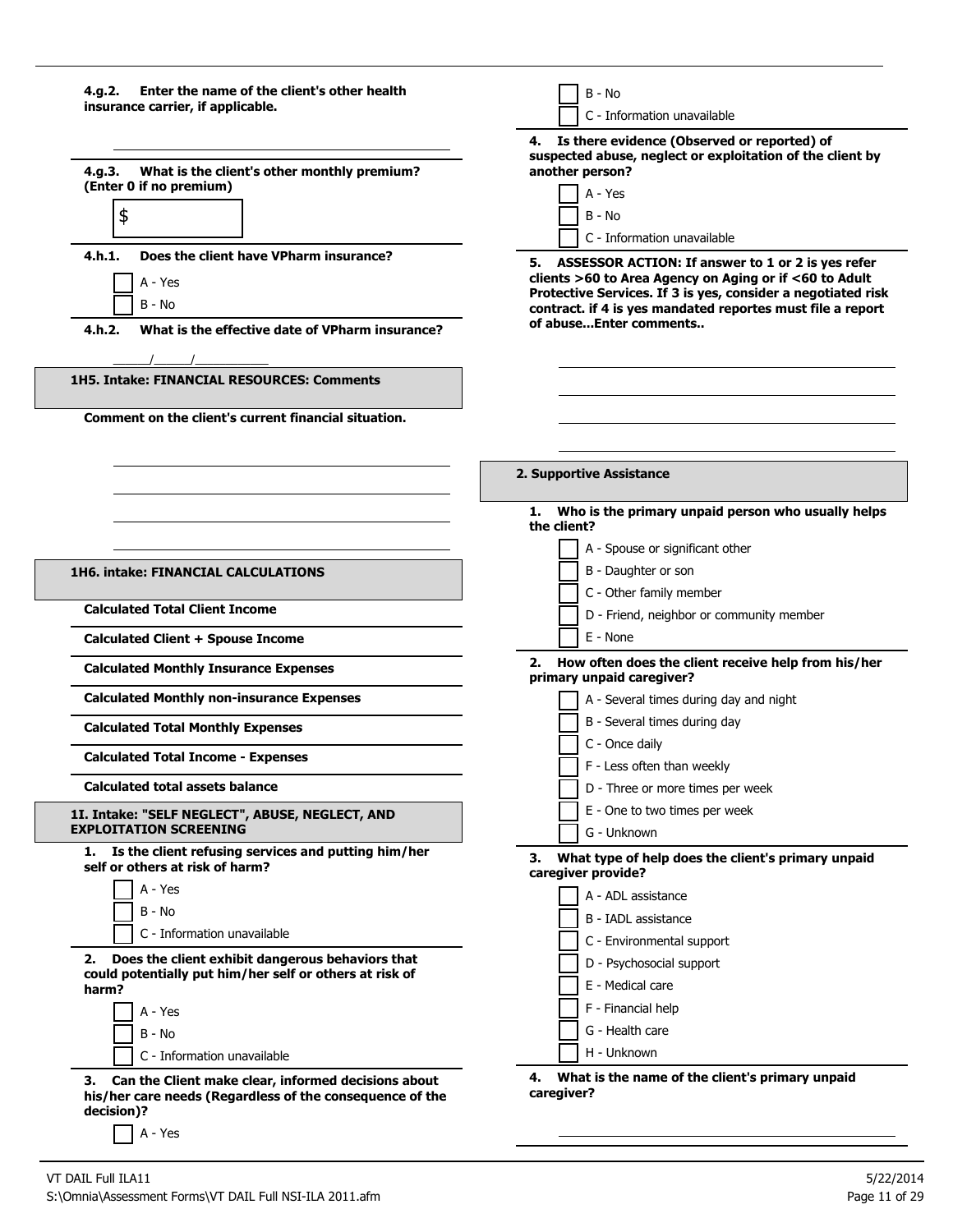| 5. What is the relationship of the primary unpaid<br>caregiver to the client?          | E - Inadequate cooling<br>F - Lack of fire safety devices                      |
|----------------------------------------------------------------------------------------|--------------------------------------------------------------------------------|
|                                                                                        | G - Flooring or carpeting problems                                             |
|                                                                                        | H - Inadequate stair railings                                                  |
| What is the phone number of the client's primary<br>6.                                 | I - Improperly stored hazardous materials                                      |
| unpaid caregiver?                                                                      | J - Lead-based paint                                                           |
|                                                                                        | K - Other                                                                      |
|                                                                                        | L - None of the above                                                          |
| 7. What is the address of the client's primary unpaid<br>caregiver?                    |                                                                                |
|                                                                                        | 2.a. Other safety hazards found in the client's current<br>place of residence. |
|                                                                                        |                                                                                |
|                                                                                        |                                                                                |
|                                                                                        |                                                                                |
|                                                                                        |                                                                                |
|                                                                                        |                                                                                |
| In your role as a caregiver do you need assistance in<br>8.                            |                                                                                |
| any of the following areas?                                                            | Do any of the following sanitation issues exist in your<br>3.                  |
| $A - Job$                                                                              | home?                                                                          |
| <b>B</b> - Finances                                                                    | A - No running water                                                           |
| C - Family responsibilities                                                            | B - Contaminated water                                                         |
| D - Physical health                                                                    | C - No toileting facilities                                                    |
| E - Emotional health                                                                   | D - Outdoor toileting facilities                                               |
| F - Other                                                                              | E - Inadequate sewage disposal                                                 |
| <b>ASSESSOR ACTION:</b><br>9.                                                          | F - Inadequate/improper food storage                                           |
| If caregiver indicates factors in question #8, discuss                                 | G - No food refrigeration                                                      |
| options for family support services and make appropriate                               |                                                                                |
| referrals. Consider completing "Caregiver<br>Self-Assessment Questionaire"             | H - No cooking facilities                                                      |
| Enter any Comments on Client's Support System.                                         | I - Insects/rodents present                                                    |
|                                                                                        | J - No trash pickup                                                            |
|                                                                                        | K - Cluttered/soiled living area                                               |
|                                                                                        | L - Other                                                                      |
|                                                                                        | M - None                                                                       |
|                                                                                        | 3.a. Other sanitation hazards found in the client's current                    |
|                                                                                        | place of residence.                                                            |
| <b>3A. Living Environment: LIVING ENVIRONMENT HAZARDS</b>                              |                                                                                |
|                                                                                        |                                                                                |
| Do any structural barriers make it difficult for you to<br>1.<br>get around your home? |                                                                                |
|                                                                                        |                                                                                |
| A - Stairs inside home - must be used                                                  |                                                                                |
| B - Stairs inside home - optionally used                                               |                                                                                |
| C - Stairs outside                                                                     | 4A. Emotional/Behavior/Cognitive Status: EMOTIONAL<br><b>WELL BEING</b>        |
| D - Narrow or obstructed doorways                                                      | Have you been anxious a lot or bothered by nerves?<br>1.                       |
| E - Other                                                                              |                                                                                |
| F - None                                                                               | A - Yes                                                                        |
| Do any of the following safety issues exist in your<br>2.                              | B - No                                                                         |
| home?                                                                                  | C - No response                                                                |
| A - Inadequate floor, roof or windows                                                  |                                                                                |
| B - Inadequate/insufficient lighting                                                   |                                                                                |
| C - Unsafe gas/electric appliance                                                      |                                                                                |
| D - Inadequate heating                                                                 |                                                                                |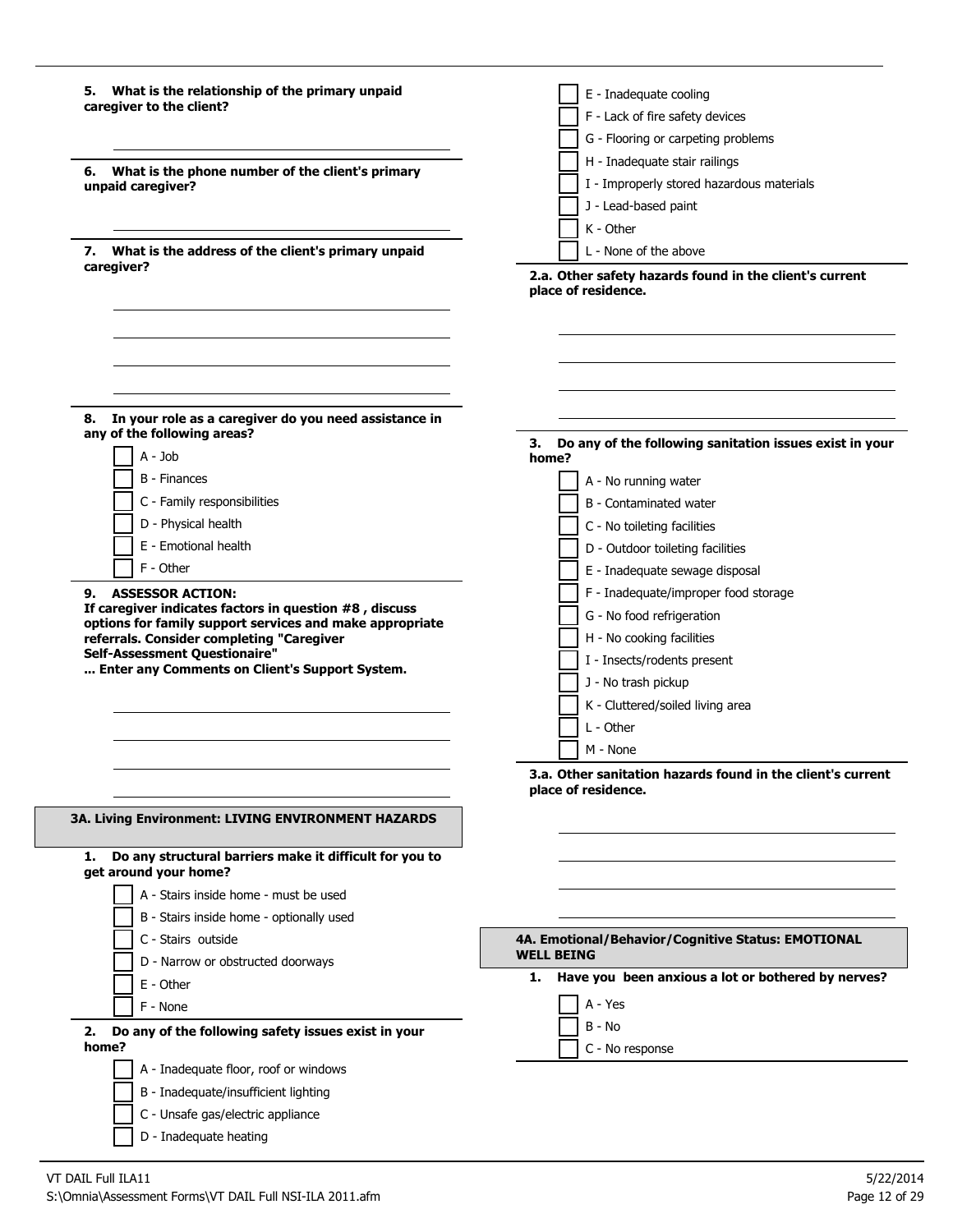| Have you felt down, depressed, hopeless or helpless?<br>2.<br>A - Yes                                                                          | 14. If any question in this section was answered yes,<br>what action did the assessor take?                                                                                                                                                                 |
|------------------------------------------------------------------------------------------------------------------------------------------------|-------------------------------------------------------------------------------------------------------------------------------------------------------------------------------------------------------------------------------------------------------------|
| B - No<br>C - No response<br>Are you bothered by little interest or pleasure in<br>з.<br>doing things?<br>A - Yes<br>B - No<br>C - No response | You have just expressed concerns about<br><b>15 READ.</b><br>your emotional health. There are some resources and<br>services that might be helpful; if you are interested I will<br>initiate a referral or help you refer yourself<br>Enter comments if any |
| Have you felt satisfied with your life?<br>4.                                                                                                  | 4B. Emotional/Behavior/Cognitive Status: COGNITIVE<br><b>STATUS</b>                                                                                                                                                                                         |
| A - Yes<br>B - No<br>C - No response<br>Have you had a change in sleeping patterns?<br>5.<br>A - Yes                                           | 1. What was the client's response when asked, 'What<br>year is it?'<br>A - Correct answer<br>B - Incorrect answer<br>C - No response                                                                                                                        |
| B - No<br>C - No response                                                                                                                      | 2. What was the client's response when asked, 'What<br>month is it?'                                                                                                                                                                                        |
| Have you had a change in appetite?<br>6.<br>A - Yes<br>B - No<br>C - No response                                                               | A - Correct answer<br>B - Incorrect answer<br>C - No response<br>What was the client's response when asked, 'What<br>3.                                                                                                                                     |
| Have you thought about harming yourself?<br>7.<br>A - Yes<br>B - No                                                                            | day of the week is it?'<br>A - Correct answer<br>B - Incorrect answer<br>C - No response                                                                                                                                                                    |
| C - No response<br>Do you have a plan for harming yourself?<br>8.<br>A - Yes<br>B - No                                                         | Select the choice that most accurately describes the<br>4.<br>client's memory and use of information.<br>A - No difficulty remembering<br>B - Minimal difficulty remembering (cueing 1-3/day)<br>C - Difficulty remembering (cueing 4+/day)                 |
| Do you have the means for carrying out the plan for<br>9.<br>harming yourself?                                                                 | D - Cannot remember                                                                                                                                                                                                                                         |
| A - Yes<br>B - No<br>10. Do you intend to carry out the plan to harm yourself?<br>A - Yes<br>B - No                                            | Select the choice that most accurately describes the<br>client's global confusion.<br>A - Appropriately responsive to environment<br>B - Nocturnal confusion on awakening<br>C - Periodic confusion in daytime<br>D - Nearly always confused                |
| 11. Have you harmed yourself before?<br>A - Yes<br>B - No                                                                                      | Indicate the client's ability to speak and verbally<br>express him or herself.<br>A - Speaks normally (No observable impairment)                                                                                                                            |
| 12. Are you currently being treated for a psychiatric<br>problem?<br>A - Yes<br>B - No                                                         | B - Minimal or minor difficulty<br>C - Moderate difficulty (can only carry simple<br>conversations)<br>D - Unable to express basic needs                                                                                                                    |
| 13. Where are you receiving psychiatric services?<br>A - At home<br>B - In the community<br>C - Both at home and in the community              |                                                                                                                                                                                                                                                             |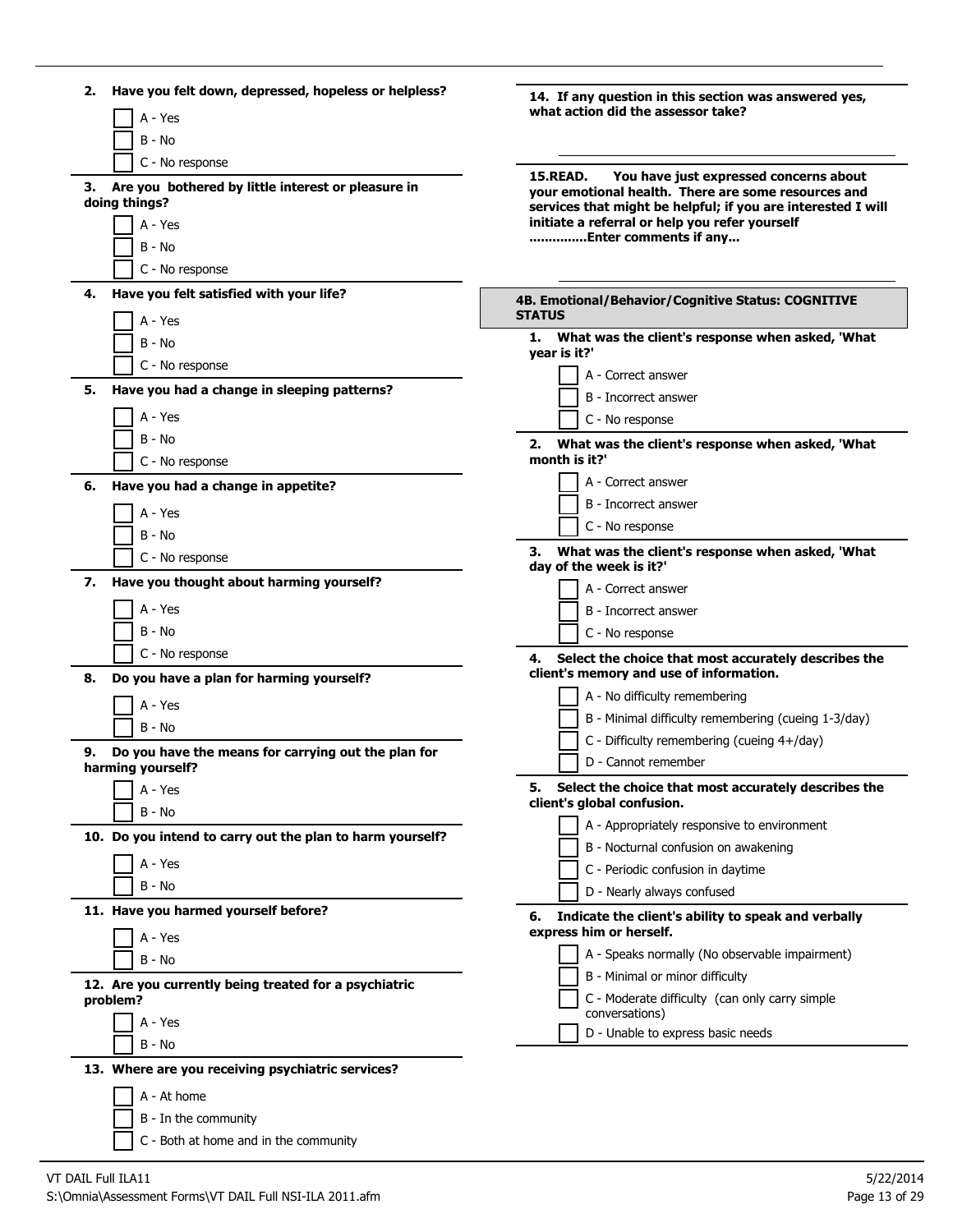| 7. What is the client's ability to make decisions<br>regarding tasks of daily life?                                                                                                                           | 4.b. In the last 7 days was the client's socially<br>inappropriate or disruptive behavior symptoms alterable?                                                                                                                                       |
|---------------------------------------------------------------------------------------------------------------------------------------------------------------------------------------------------------------|-----------------------------------------------------------------------------------------------------------------------------------------------------------------------------------------------------------------------------------------------------|
| A - Independent - decisions consistent/reasonable                                                                                                                                                             | 0 - Behavior not present OR behavior easily altered                                                                                                                                                                                                 |
| B - Modified independence - some difficulty in new<br>situations only                                                                                                                                         | 1 - Behavior was not easily altered                                                                                                                                                                                                                 |
| C - Moderately impaired - decisions poor;<br>cues/supervision                                                                                                                                                 | 5.a. How often did the client display symptoms of<br>resisting care (resisted taking medications -injections,<br>ADL assistance, or eating) in the last 7 days?                                                                                     |
| D - Severely impaired - never/rarely makes decisions                                                                                                                                                          | 0 - Never                                                                                                                                                                                                                                           |
| <b>ASSESSOR ACTION:</b><br>If EMOTIONAL HEALTH issues refer to Area Agency on<br>Aging/Eldercare Clinician or Community mental health<br>If COGNITION issues refer to Doctor or Mental Health<br>professional | 1 - Less than daily<br>2 - Daily<br>5.b. In the last 7 days was the client's resistance to care<br>symptoms alterable?<br>0 - Behavior not present OR behavior easily altered<br>1 - Behavior was not easily altered<br><b>Comment on behaviors</b> |
| 4C. Emotional/Behavior/Cognitive Status: BEHAVIORAL<br><b>STATUS</b>                                                                                                                                          |                                                                                                                                                                                                                                                     |
| 1.a. How often does the client get lost or wander?                                                                                                                                                            |                                                                                                                                                                                                                                                     |
| 0 - Never                                                                                                                                                                                                     |                                                                                                                                                                                                                                                     |
|                                                                                                                                                                                                               | 5A. Health Assessment (for CFC must be completed by                                                                                                                                                                                                 |
| 1 - Less than daily                                                                                                                                                                                           | RN/LPN): DIAGNOSIS/CONDITIONS/TREATMENTS                                                                                                                                                                                                            |
| 2 - Daily                                                                                                                                                                                                     | Describe the client's primary diagnoses.<br>1. .                                                                                                                                                                                                    |
| 1.b. In the last 7 days was the client's wandering<br>behavior alterable?                                                                                                                                     |                                                                                                                                                                                                                                                     |
| 0 - Behavior not present OR behavior easily altered<br>1 - Behavior was not easily altered                                                                                                                    |                                                                                                                                                                                                                                                     |
| 2.a. How often is the client verbally abusive?                                                                                                                                                                |                                                                                                                                                                                                                                                     |
|                                                                                                                                                                                                               |                                                                                                                                                                                                                                                     |
| 0 - Never                                                                                                                                                                                                     |                                                                                                                                                                                                                                                     |
| 1 - Less than daily                                                                                                                                                                                           |                                                                                                                                                                                                                                                     |
| 2 - Daily                                                                                                                                                                                                     |                                                                                                                                                                                                                                                     |
| 2.b. In the last 7 days was the client's verbally abusive<br>behavior alterable?                                                                                                                              |                                                                                                                                                                                                                                                     |
| 0 - Behavior not present OR behavior easily altered                                                                                                                                                           |                                                                                                                                                                                                                                                     |
| 1 - Behavior was not easily altered                                                                                                                                                                           |                                                                                                                                                                                                                                                     |
| 3a. How often is the client physically abusive to others?                                                                                                                                                     |                                                                                                                                                                                                                                                     |
| 0 - Never                                                                                                                                                                                                     |                                                                                                                                                                                                                                                     |
| 1 - Less than daily                                                                                                                                                                                           |                                                                                                                                                                                                                                                     |
| 2 - Daily                                                                                                                                                                                                     |                                                                                                                                                                                                                                                     |
|                                                                                                                                                                                                               |                                                                                                                                                                                                                                                     |
| 3.b. In the last 7 days was the client's physically abusive<br>behavior alterable?                                                                                                                            |                                                                                                                                                                                                                                                     |
| 0 - Behavior not present OR behavior easily altered                                                                                                                                                           |                                                                                                                                                                                                                                                     |
| 1 - Behavior was not easily altered                                                                                                                                                                           |                                                                                                                                                                                                                                                     |
| 4.a. How often does the client exhibit socially<br>inappropriate/disruptive behavior? (e.g. disruptive<br>sounds, noisiness, screaming, self-abusive acts, etc.)                                              |                                                                                                                                                                                                                                                     |
| 0 - Never                                                                                                                                                                                                     |                                                                                                                                                                                                                                                     |
| 1 - Less than daily                                                                                                                                                                                           |                                                                                                                                                                                                                                                     |
| 2 - Daily                                                                                                                                                                                                     |                                                                                                                                                                                                                                                     |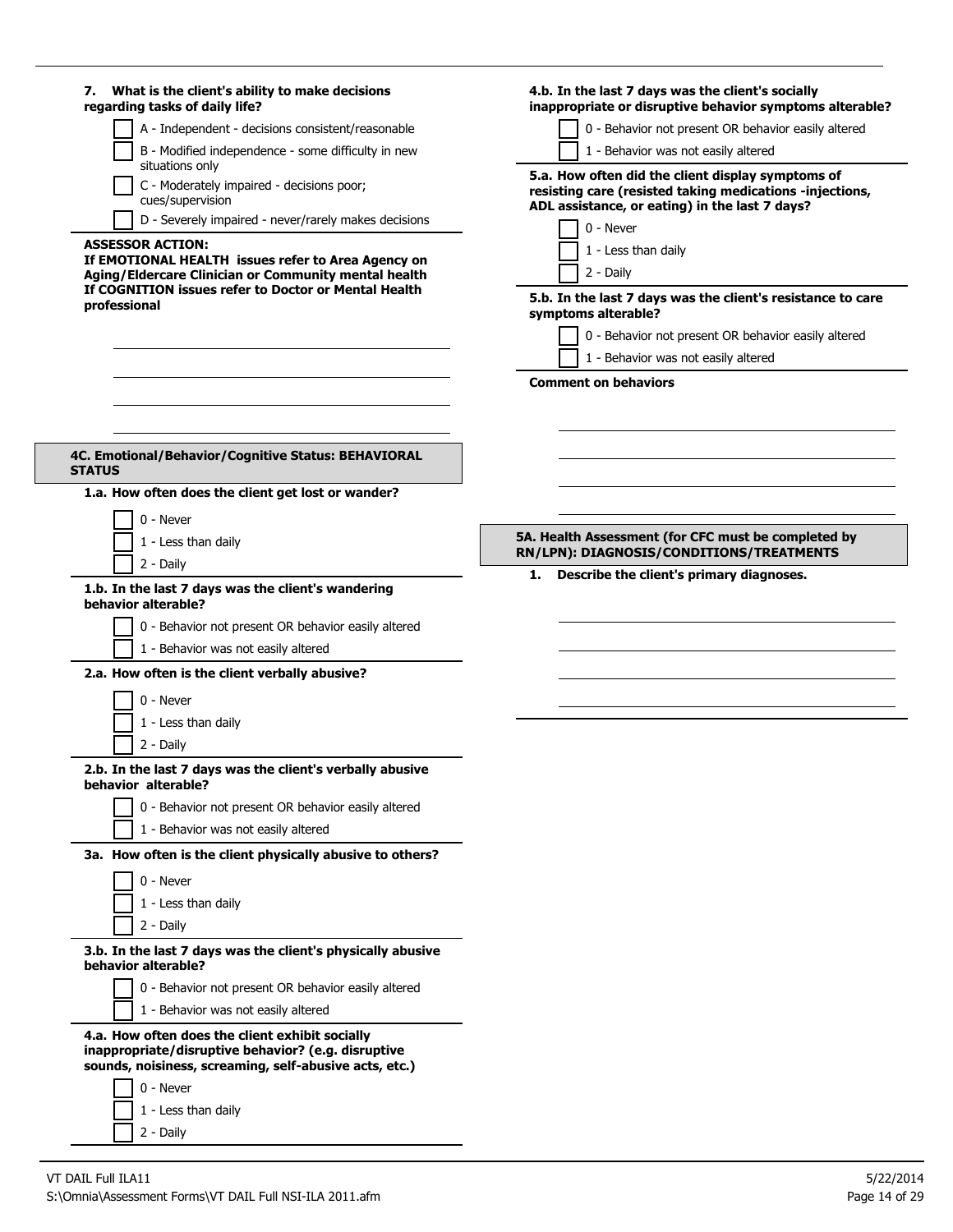| Indicate which of the following conditions/diagnoses<br>2.<br>the client currently has. | 2.a. Enter any comments regarding the client's medical<br>conditions/diagnoses. |
|-----------------------------------------------------------------------------------------|---------------------------------------------------------------------------------|
| A - ENDOCRINE-Diabetes                                                                  |                                                                                 |
| B - ENDOCRINE-Hyperthyroidism                                                           |                                                                                 |
| C - ENDOCRINE-Hypothyroidism                                                            |                                                                                 |
|                                                                                         |                                                                                 |
| D - HEART-Arteriosclerotic heart disease (ASHD)                                         |                                                                                 |
| E - HEART--Cardiac dysrhythmias                                                         |                                                                                 |
| F - HEART--Congestive heart failure                                                     | Select all infections that apply to the client's<br>З.                          |
| G - HEART--Deep vein thrombosis                                                         | condition based on the client's clinical record, consult                        |
| H - HEART--Hypertension                                                                 | staff, physician and accept client statements that seem to                      |
| I - HEART--Hypotension                                                                  | have clinical validity. Do not record infections that have<br>been resolved.    |
| J - HEART--Peripheral vascular disease                                                  | A - Antibiotic resistant infection (e.g., Methicillin resistant                 |
| K - HEART-Other cardiovascular disease                                                  | staph)                                                                          |
| L - MUSCULOSKELETAL-Arthritis/rheumatic disease/gout                                    | B - Clostridium difficile (c.diff.)                                             |
| M - MUSCULOSKELETAL-Hip fracture                                                        | C - Conjunctivitis                                                              |
| N - MUSCULOSKELETAL-Missing limb (e.g., amputation)                                     | D - HIV infection                                                               |
| O - MUSCULOSKELETAL-Osteoporosis                                                        | E - Pneumonia                                                                   |
| P - MUSCULOSKELETAL-Pathological bone fracture                                          | F - Respiratory infection                                                       |
| Q - NEUROLOGICAL-Alzheimer's disease                                                    | G - Septicemia                                                                  |
| R - NEUROLOGICAL-Aphasia                                                                | H - Sexually transmitted diseases                                               |
| S - NEUROLOGICAL-Cerebral palsy                                                         | I - Tuberculosis                                                                |
| T - NEUROLOGICAL-Stroke                                                                 | J - Urinary tract infection in last 30 days                                     |
| U - NEUROLOGICAL - Non-Alzheimer's dementia                                             | K - Viral hepatitis                                                             |
| V - NEUROLOGICAL-Hemiplegia/Hemiparesis                                                 | L - Wound infection                                                             |
| W - NEUROLOGICAL-Multiple sclerosis                                                     | M - None                                                                        |
| X - NEUROLOGICAL-Paraplegia                                                             | N - Other                                                                       |
| Y - NEUROLOGICAL-Parkinson's disease                                                    | Indicate what problem conditions the client has had<br>4.                       |
| Z - NEUROLOGICAL-Quadriplegia                                                           | in the past week.                                                               |
| AA - NEUROLOGICAL-Seizure disorder                                                      | A - Dehydrated; output exceeds input                                            |
| BB - NEUROLOGICAL-Transient ischemic attack (TIA)                                       | <b>B</b> - Delusions                                                            |
| CC - NEUROLOGICAL-Traumatic brain injury                                                | C - Dizziness or lightheadedness                                                |
| DD - PSYCHIATRIC-Anxiety disorder                                                       | D - Edema                                                                       |
| EE - PSYCHIATRIC-Depression                                                             | E - Fever                                                                       |
| FF - PSYCHIATRIC- Bipolar disorder (Manic depression)                                   | F - Internal bleeding                                                           |
| GG - PSYCHIATRIC-Schizophrenia                                                          | G - Recurrent lung aspirations in the last 90 days                              |
| HH - PULMONARY-Asthma                                                                   | H - Shortness of breath                                                         |
| II - PULMONARY-Emphysema/COPD/                                                          | I - Syncope (fainting)                                                          |
| JJ - SENSORY-Cataract                                                                   | J - Unsteady gait                                                               |
| KK - SENSORY-Diabetic retinopathy                                                       | K - Vomiting                                                                    |
| LL - SENSORY-Glaucoma                                                                   | L - End Stage Disease (6 or fewer months to live)                               |
|                                                                                         | M - None of the above                                                           |
| MM - SENSORY-Macular degeneration                                                       | N - Other                                                                       |
| MM1 - SENSORY- Hearing impairment                                                       |                                                                                 |
| NN - OTHER-Allergies                                                                    |                                                                                 |
| OO - OTHER-Anemia                                                                       |                                                                                 |
| PP - OTHER-Cancer                                                                       |                                                                                 |
| QQ - OTHER-Renal failure                                                                |                                                                                 |

SS - OTHER-Other significant illness

RR - None of the Above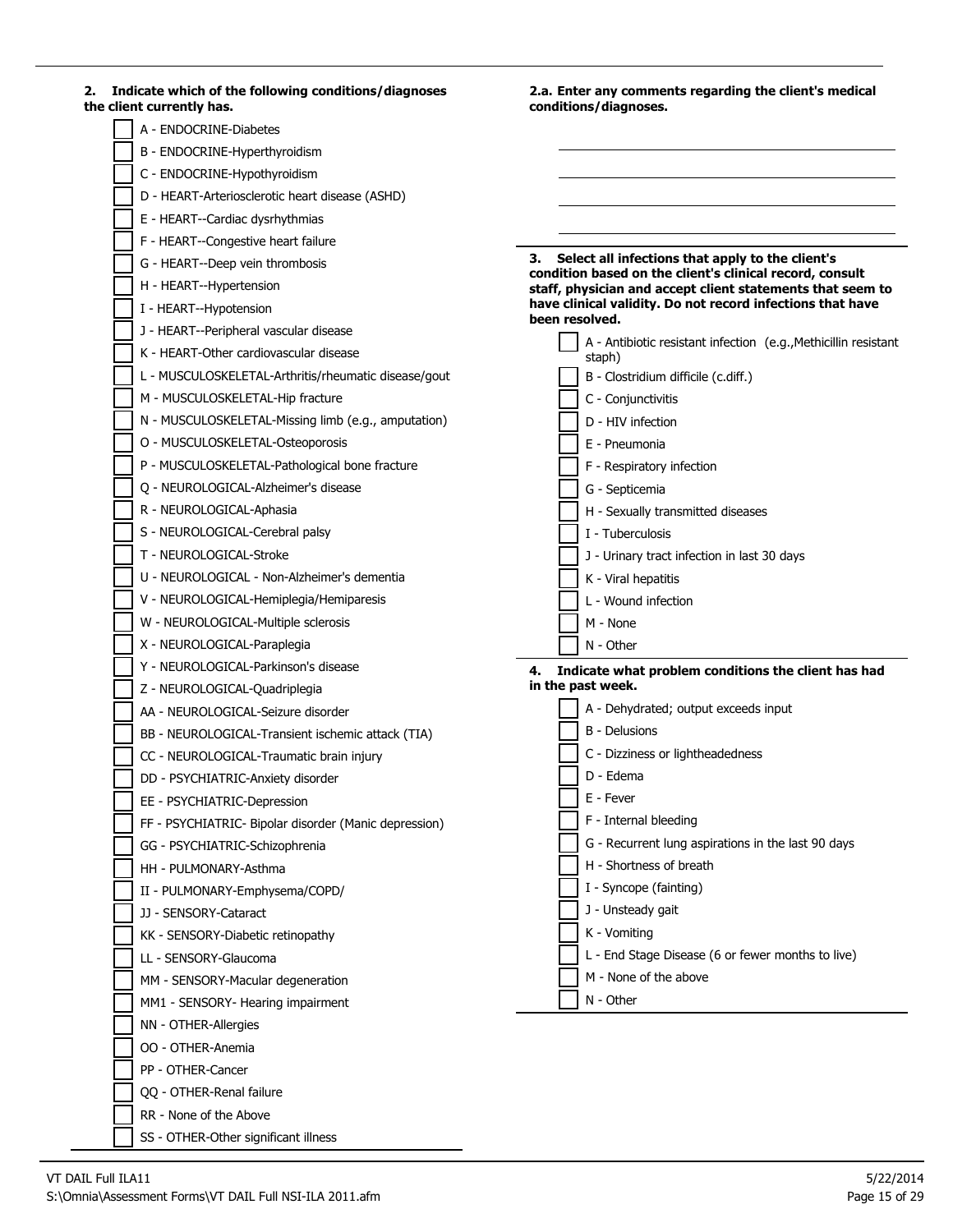| Medical treatments that the client received during<br>5.<br>the last 14 days.           | F - None of the above                                                                                                |
|-----------------------------------------------------------------------------------------|----------------------------------------------------------------------------------------------------------------------|
| A - TREATMENTS - Chemotherapy                                                           | 10. High risk factors characterizing this client?                                                                    |
| <b>B - TREATMENTS - Dialysis</b>                                                        | A - Smoking                                                                                                          |
| C - TREATMENTS - IV medication                                                          | B - Obesity                                                                                                          |
|                                                                                         | C - Alcohol dependency                                                                                               |
| D - TREATMENTS - Intake/output                                                          | D - Drug dependency                                                                                                  |
| E - TREATMENTS - Monitoring acute medical condition                                     | E - Unknown                                                                                                          |
| F - TREATMENTS - Ostomy care                                                            | G - None of the above                                                                                                |
| G - TREATMENTS - Oxygen therapy                                                         |                                                                                                                      |
| H - TREATMENTS - Radiation                                                              | 5B. Health Assessment (for CFC must be completed by<br><b>RN/LPN): PAIN STATUS</b>                                   |
| I - TREATMENTS - Suctioning                                                             | 1. Indicate the client's frequency of pain interfering                                                               |
| J - TREATMENTS - Tracheostomy care                                                      | with his or her activity or movement.                                                                                |
| K - TREATMENTS - Transfusions                                                           | A - No pain                                                                                                          |
| L - TREATMENTS - Ventilator or respirator                                               | B - Less than daily                                                                                                  |
| M - None of the Above                                                                   | C - Daily, but not constant                                                                                          |
| N - Other                                                                               | D - Constantly                                                                                                       |
| Indicate all therapies received by the client in the<br>6.<br>last seven (7) days.      | 2. If the client experiences pain, does its intensity<br>disrupt their usual activities? (e.g. sleep, eating, energy |
| A - Speech therapy                                                                      | level)                                                                                                               |
| B - Occupational therapy                                                                | A - Yes                                                                                                              |
| C - Physical therapy                                                                    | $B - No$                                                                                                             |
| D - Respiratory therapy                                                                 | 5C. Health Assessment (for CFC must be completed by                                                                  |
| E - None of the above                                                                   | <b>RN/LPN): SKIN STATUS</b><br>ULCER KEY. STAGE 1: Persistent area of skin redness(no                                |
| A - Yes<br>B - No                                                                       | abrasion, blister, or shallow crater.                                                                                |
|                                                                                         |                                                                                                                      |
| C - Information unavailable                                                             |                                                                                                                      |
| 8.<br>Select all that apply for nutritional approaches.                                 |                                                                                                                      |
| A - Parenteral/IV                                                                       |                                                                                                                      |
| B - Feeding tube                                                                        |                                                                                                                      |
| C - Mechanically altered diet                                                           | STAGE3: Full skin thickness loss, exposing subcutaneous                                                              |
| D - Syringe (oral feeding)                                                              | tissues, presents as a deep crater.                                                                                  |
| E - Therapeutic diet                                                                    | STAGE 4: Full skin thickness loss, exposing subcutaneous<br>tissues, exposing muscle or bone.                        |
| F - Dietary supplement between meals                                                    |                                                                                                                      |
| G - Plate guard, stabilized built-up utensil, etc                                       |                                                                                                                      |
| H - On a planned weight change program                                                  |                                                                                                                      |
| I - Oral liquid diet                                                                    |                                                                                                                      |
| J - None of the above                                                                   |                                                                                                                      |
| Select all that apply with regards to the client oral<br>9.                             |                                                                                                                      |
| and dental status.                                                                      | 1.a. Specify the highest ulcer stage (1-4) for any pressure                                                          |
| A - Broken, loose, or carious teeth                                                     | ulcers the client has (specify 0 if the client has no                                                                |
| B - Daily cleaning of teeth/dentures or daily mouth care<br>-by Client or staff         | pressure ulcers).                                                                                                    |
| C - Has dentures or removable bridge                                                    |                                                                                                                      |
| D - Inflamed gums (gingiva); swollen/bleeding gums; oral<br>abscesses; ulcers or rashes |                                                                                                                      |
| E - Some/all natural teeth lost, does not have or use<br>dentures or partial plate      |                                                                                                                      |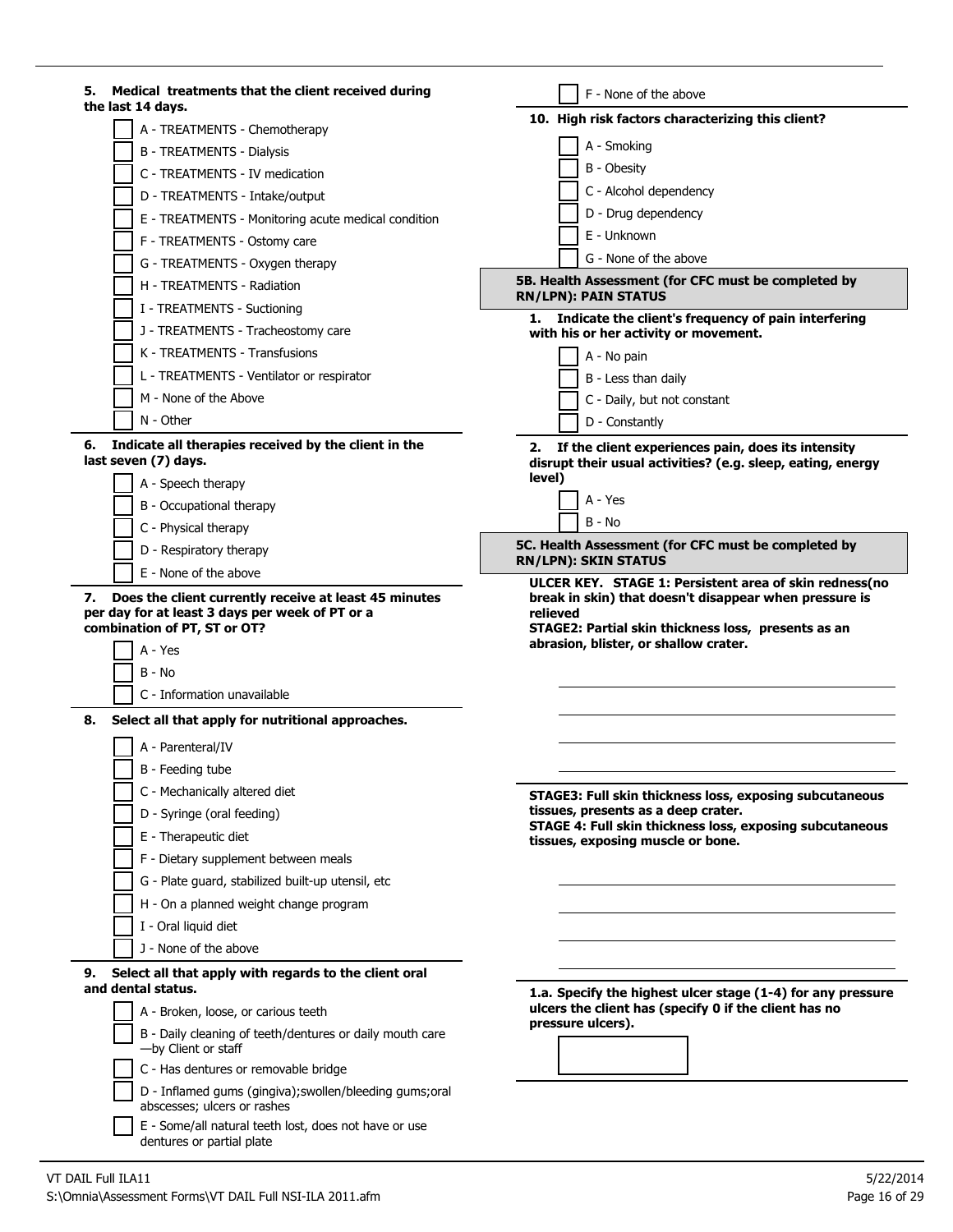| 1.b. Specify the highest ulcer stage (1-4) for any stasis<br>ulcers the client has (specify 0 if the client has no<br>pressure ulcers).                                                                                                             | D - One to three times daily<br>E - Four or more times daily                                  |
|-----------------------------------------------------------------------------------------------------------------------------------------------------------------------------------------------------------------------------------------------------|-----------------------------------------------------------------------------------------------|
|                                                                                                                                                                                                                                                     | When does bowel incontinence occur?<br>7.                                                     |
|                                                                                                                                                                                                                                                     | A - During the day only                                                                       |
| Indicate which of the following skin problems the<br>2.                                                                                                                                                                                             | B - During the night only                                                                     |
| client has that requires treatment.                                                                                                                                                                                                                 | C - During the day and night                                                                  |
| A - Abrasions or Bruises                                                                                                                                                                                                                            | 8. Has the client experienced recurring bouts of                                              |
| B - Burns (second or third degree)                                                                                                                                                                                                                  | diarrhea in the last seven (7) days?                                                          |
| C - Open lesions other than ulcers, rashes or cuts                                                                                                                                                                                                  | A - Yes                                                                                       |
| D - Rashes                                                                                                                                                                                                                                          | B - No                                                                                        |
| E - Skin desensitized to pain or pressure                                                                                                                                                                                                           | Has the client experienced recurring bouts of<br>9.                                           |
| F - Skin tears or cuts                                                                                                                                                                                                                              | constipation in the last seven (7) days?<br>A - Yes                                           |
| G - Surgical wound site                                                                                                                                                                                                                             | B - No                                                                                        |
| H - None of the above                                                                                                                                                                                                                               |                                                                                               |
| 5D. Health Assessment (for CFC must be completed by<br><b>RN/LPN): ELIMINATION STATUS</b>                                                                                                                                                           | <b>Comments regarding Urinary/Bowel Problems</b>                                              |
| 1.<br>Has this client been treated for a urinary tract<br>infection in the past 14 days?                                                                                                                                                            |                                                                                               |
| A - Yes                                                                                                                                                                                                                                             | 5E. Health Assessment (for CFC must be completed by<br>RN/LPN): COMMENTS and RN/LPN SIGNATURE |
| B - No                                                                                                                                                                                                                                              | <b>Comments regarding Medical Conditions</b>                                                  |
| continence (in the last 14 days) Client is continent if<br>dribble volume is insufficient to soak through underpants<br>with appliances used (pads or continence program)<br>A - Yes Incontinent<br>B - No incontinence nor catheter                | Enter the name of the Agency of RN/LPN.                                                       |
| C - No incontinence has Urinary catheter                                                                                                                                                                                                            | What is the name of LPN/RN who completed Health<br><b>Assessment section. SIGN BELOW</b>      |
| What is the frequency of bladder incontinence?<br>З.                                                                                                                                                                                                |                                                                                               |
| A - Less than once weekly                                                                                                                                                                                                                           |                                                                                               |
| B - One to three times weekly                                                                                                                                                                                                                       |                                                                                               |
| C - Four to six times weekly                                                                                                                                                                                                                        |                                                                                               |
| D - One to three times daily                                                                                                                                                                                                                        | 6A. Functional Assessment: ACTIVITIES of DAILY LIVING                                         |
| E - Four or more times daily                                                                                                                                                                                                                        | (ADLs)                                                                                        |
| When does bladder (urinary) incontinence occur?<br>4.                                                                                                                                                                                               | <b>KEY TO ADLS:</b><br>0=INDEPENDENT: No help at all OR help/oversight for 1-                 |
| A - During the day only                                                                                                                                                                                                                             | 1=SUPERVISION: Oversight/cue 3+<br>2 times                                                    |
| B - During the night only                                                                                                                                                                                                                           | times OR oversight/cue + physical help 1 or 2 times.                                          |
| C - During the day and night                                                                                                                                                                                                                        |                                                                                               |
| What is the current state of the client's bowel<br>5.<br>continence (in the last 14 days, or since the last<br>assessment if less than 14 days)? Client is continent if<br>control of bowel movement with appliance or bowel<br>continence program. |                                                                                               |
| A - Incontinent                                                                                                                                                                                                                                     |                                                                                               |
| B - No incontinence nor ostomy                                                                                                                                                                                                                      |                                                                                               |
| C - No incontinence has ostomy                                                                                                                                                                                                                      |                                                                                               |
| What is the frequency of bowel incontinence?<br>6.                                                                                                                                                                                                  |                                                                                               |
| A - Less than once weekly                                                                                                                                                                                                                           |                                                                                               |
| B - One to three times weekly                                                                                                                                                                                                                       |                                                                                               |
| C - Four to six times weekly                                                                                                                                                                                                                        |                                                                                               |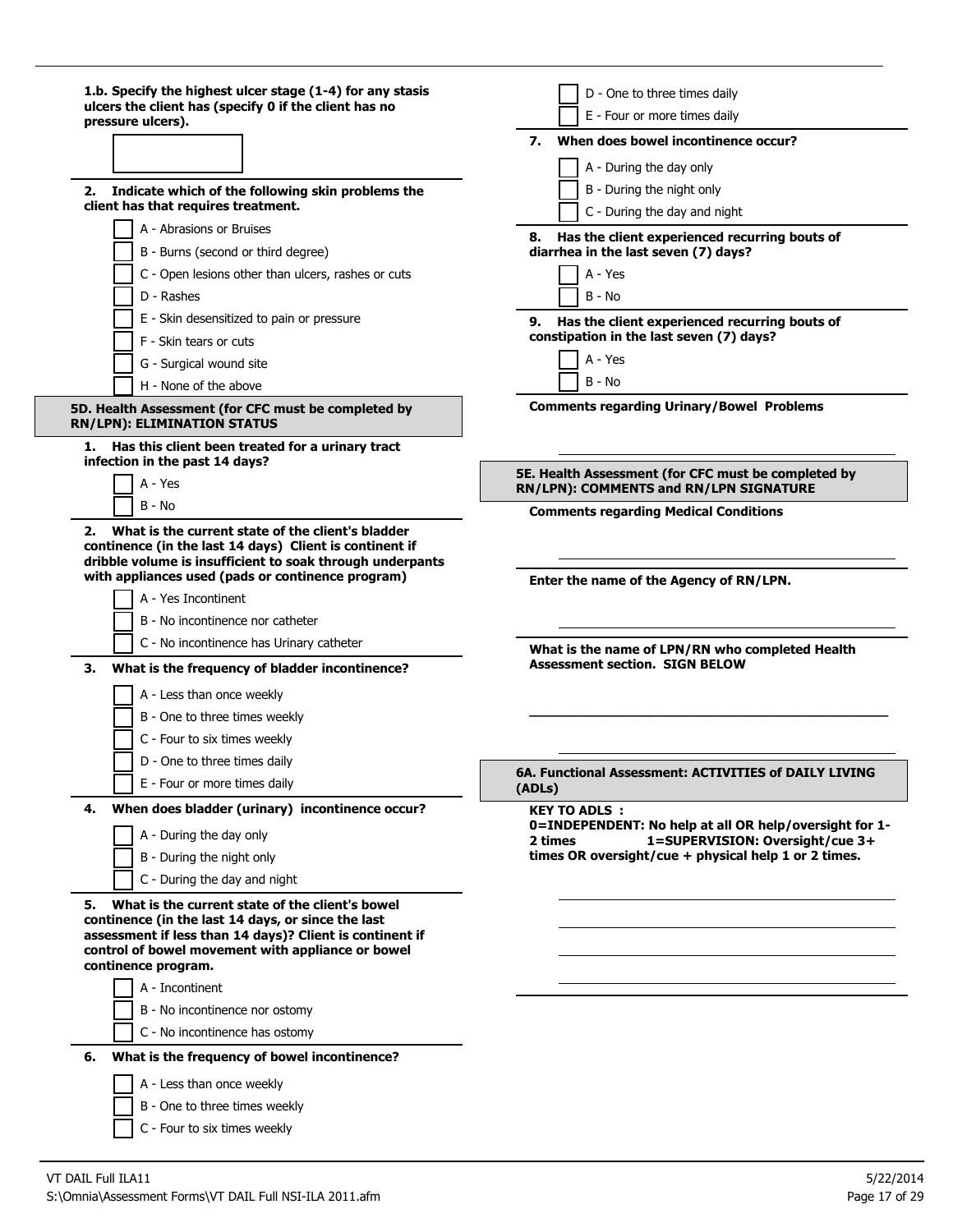| 2=LIMITED ASSIST: Non-wt bearing physical help<br>3+times OR non-wt bearing help + extensive help 1-2<br>3=EXTENSIVE ASSIST: Wt-bearing help or full<br>times<br>caregiver assistance 3+ times | 2.A. BATHING: During the past 7 days, how would you<br>rate the client's ability to perform BATHING (include<br>shower, full tub or sponge bath, exclude washing back or<br>hair)?<br>0 - INDEPENDENT: No help at all<br>1 - SUPERVISION: Oversight/cueing only |
|------------------------------------------------------------------------------------------------------------------------------------------------------------------------------------------------|-----------------------------------------------------------------------------------------------------------------------------------------------------------------------------------------------------------------------------------------------------------------|
|                                                                                                                                                                                                | 2 - LIMITED ASSISTANCE: Physical help limited to                                                                                                                                                                                                                |
|                                                                                                                                                                                                | transfer only<br>3 - EXTENSIVE ASSISTANCE: Physical help in part of<br>bathing activity                                                                                                                                                                         |
|                                                                                                                                                                                                | 4 - TOTAL DEPENDENCE: Full assistance every time                                                                                                                                                                                                                |
| 4=TOTAL DEPENDENCE: Full caregiver assistance every<br>8= Activity did not occur OR unknown.<br>time                                                                                           | 8 - Activity did not occur OR unknown                                                                                                                                                                                                                           |
|                                                                                                                                                                                                | 2.B. Select the item for the most support provided during<br>the last 7 days, for Bathing.                                                                                                                                                                      |
|                                                                                                                                                                                                | 0 - No setup or physical help                                                                                                                                                                                                                                   |
| 1.A. DRESSING: During the past 7 days, how would you<br>rate the client's ability to perform DRESSING? (putting<br>on, fastening, taking off clothing, including prosthesis)                   | 1 - Setup help only<br>2 - One person physical assist                                                                                                                                                                                                           |
| 0 - INDEPENDENT: No help or oversight OR help                                                                                                                                                  | 3 - Two plus persons physical assist                                                                                                                                                                                                                            |
| provided 1 or 2 times<br>1 - SUPERVISION: Oversight/cueing 3+ times OR                                                                                                                         | 8 - Activity did not occur in last 7 days OR unknown                                                                                                                                                                                                            |
| Oversight with physical help 1-2 time                                                                                                                                                          | bathing estimated minutes/day                                                                                                                                                                                                                                   |
| 2 - LIMITED ASSISTANCE: Non-wt bearing physical help<br>3+ times OR extensive help 1-2                                                                                                         | 2.C.1.<br><b>BATHING: How many MINUTES per DAY were</b>                                                                                                                                                                                                         |
| 3 - EXTENSIVE ASSISTANCE: Weight bearing help OR full<br>caregiver assistance 3+ times                                                                                                         | needed for assistance for bathing? (Must enter zero if no<br>time needed)                                                                                                                                                                                       |
| 4 - TOTAL DEPENDENCE: Full assistance every time                                                                                                                                               |                                                                                                                                                                                                                                                                 |
| 8 - Activity did not occur OR unknown                                                                                                                                                          |                                                                                                                                                                                                                                                                 |
| 1.B. Select the item for the most support provided during<br>the last 7 days, for Dressing                                                                                                     | 2.C.2.<br><b>BATHING: How many DAYS per WEEK does the</b><br>client need PCA for ADL bathing? (Must enter zero if no<br>time needed)                                                                                                                            |
| 0 - No setup or physical help                                                                                                                                                                  |                                                                                                                                                                                                                                                                 |
| 1 - Setup help only                                                                                                                                                                            |                                                                                                                                                                                                                                                                 |
| 2 - One person physical assist                                                                                                                                                                 | 2.D. Comments regarding the client's bathing.                                                                                                                                                                                                                   |
| 3 - Two plus persons physical assist                                                                                                                                                           |                                                                                                                                                                                                                                                                 |
| 8 - Activity did not occur in last 7 days OR unknown                                                                                                                                           |                                                                                                                                                                                                                                                                 |
| dressing estimated minutes/day                                                                                                                                                                 |                                                                                                                                                                                                                                                                 |
| DRESSING: How many MINUTES per DAY were<br>1.C.1.<br>needed for assistance in dressing? (Must enter zero if no<br>time needed)                                                                 |                                                                                                                                                                                                                                                                 |
|                                                                                                                                                                                                |                                                                                                                                                                                                                                                                 |
| 1.C.2.<br>DRESSING: How many DAYS per WEEK does the<br>client need PCA for ADL dressing? (Must enter zero if no<br>time needed)                                                                | 3.A. PERSONAL HYGIENE During the past 7 days, how<br>would you rate the client's ability to perform PERSONAL<br>HYGIENE? (combing hair, brushing teeth, shaving,<br>washing/drying face, hands, perineum, EXCLUDE baths<br>and showers)                         |
|                                                                                                                                                                                                | 0 - INDEPENDENT: No help or oversight OR help                                                                                                                                                                                                                   |
| 1.D. Comment on the client's ability in dressing.                                                                                                                                              | provided 1 or 2 times<br>1 - SUPERVISION: Oversight/cueing 3+ times OR<br>Oversight with physical help 1-2 time                                                                                                                                                 |
|                                                                                                                                                                                                | 2 - LIMITED ASSISTANCE: Non-wt bearing physical help<br>3+ times OR extensive help 1-2                                                                                                                                                                          |
|                                                                                                                                                                                                | 3 - EXTENSIVE ASSISTANCE: Weight bearing help OR full<br>caregiver assistance 3+ times                                                                                                                                                                          |
|                                                                                                                                                                                                | 4 - TOTAL DEPENDENCE: Full assistance every time                                                                                                                                                                                                                |
|                                                                                                                                                                                                | 8 - Activity did not occur OR unknown                                                                                                                                                                                                                           |
|                                                                                                                                                                                                |                                                                                                                                                                                                                                                                 |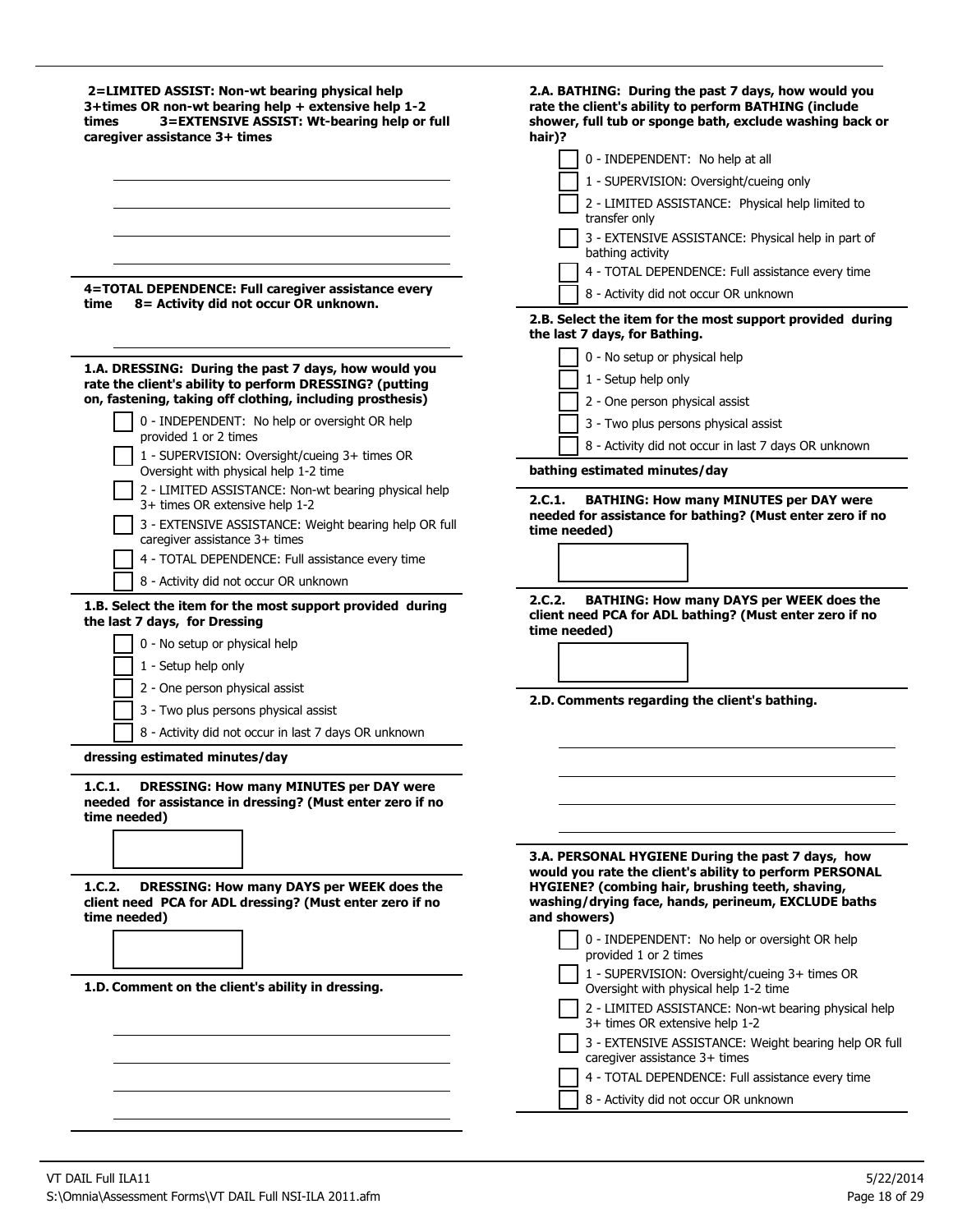| 3.B. Select the item for the most support provided during<br>the last 7 days, for Personal Hygiene                                              | 4.C.1. BED MOBILITY How many MINUTES per DAY<br>were needed for assistance for bed mobility? (Must enter                                                                                     |
|-------------------------------------------------------------------------------------------------------------------------------------------------|----------------------------------------------------------------------------------------------------------------------------------------------------------------------------------------------|
| 0 - No setup or physical help                                                                                                                   | zero if no time needed)                                                                                                                                                                      |
| 1 - Setup help only                                                                                                                             |                                                                                                                                                                                              |
| 2 - One person physical assist                                                                                                                  |                                                                                                                                                                                              |
|                                                                                                                                                 | 4.C.2.<br><b>BED MOBILITY How many DAYS per WEEK does</b>                                                                                                                                    |
| 3 - Two plus persons physical assist                                                                                                            | the client need PCA for ADL bed mobility? (Must enter                                                                                                                                        |
| 8 - Activity did not occur in last 7 days OR unknown                                                                                            | zero if no time needed)                                                                                                                                                                      |
| Personal Hygiene estimated minutes/day                                                                                                          |                                                                                                                                                                                              |
| 3.C.1.<br>PERSONAL HYGIENE: How many MINUTES per<br>DAY were needed for assistance for personal hygiene?                                        | 4.D. Comments on clients bed mobility.                                                                                                                                                       |
|                                                                                                                                                 |                                                                                                                                                                                              |
| PERSONAL HYGIENE: How many DAYS per WEEK<br>3.C.2.<br>does the client need PCA for ADL personal hygiene?<br>(Must enter zero if no time needed) |                                                                                                                                                                                              |
|                                                                                                                                                 |                                                                                                                                                                                              |
| 3.D. Comment on the client's ability to perform personal<br>hygiene                                                                             | 5.A. TOILET USE During the past 7 days, how would you<br>rate the client's ability to perform TOILET USE? (using<br>toilet, getting on/off toilet, cleansing self, managing<br>incontinence) |
|                                                                                                                                                 | 0 - INDEPENDENT: No help or oversight OR help                                                                                                                                                |
| 4.A. MOBILITY IN BED During the past 7 days, how would<br>you rate the client's ability to perform MOBILITY IN BED?                             | provided 1 or 2 times<br>1 - SUPERVISION: Oversight/cueing 3+ times OR<br>Oversight with physical help 1-2 time                                                                              |
| (moving to and from lying position, turning side to side,<br>and positioning while in bed)                                                      | 2 - LIMITED ASSISTANCE: Non-wt bearing physical help                                                                                                                                         |
| 0 - INDEPENDENT: No help or oversight OR help<br>provided 1 or 2 times                                                                          | 3+ times OR extensive help 1-2<br>3 - EXTENSIVE ASSISTANCE: Weight bearing help OR full                                                                                                      |
| 1 - SUPERVISION: Oversight/cueing 3+ times OR<br>Oversight with physical help 1-2 time                                                          | caregiver assistance 3+ times<br>4 - TOTAL DEPENDENCE: Full assistance every time                                                                                                            |
| 2 - LIMITED ASSISTANCE: Non-wt bearing physical help                                                                                            | 8 - Activity did not occur OR unknown                                                                                                                                                        |
| 3+ times OR extensive help 1-2<br>3 - EXTENSIVE ASSISTANCE: Weight bearing help OR full                                                         | 5.B. Select the item for the most support provided during<br>the last 7 days, for Toilet Use                                                                                                 |
| caregiver assistance 3+ times<br>4 - TOTAL DEPENDENCE: Full assistance every time                                                               | 0 - No setup or physical help                                                                                                                                                                |
| 8 - Activity did not occur OR unknown                                                                                                           | 1 - Setup help only                                                                                                                                                                          |
|                                                                                                                                                 | 2 - One person physical assist                                                                                                                                                               |
| 4.B. Select the item for the most support provided during<br>the last 7 days, for Bed Mobility.                                                 | 3 - Two plus persons physical assist                                                                                                                                                         |
| 0 - No setup or physical help                                                                                                                   | 8 - Activity did not occur in last 7 days OR unknown                                                                                                                                         |
| 1 - Setup help only                                                                                                                             |                                                                                                                                                                                              |
|                                                                                                                                                 | toileting estimated minutes/day                                                                                                                                                              |
| 2 - One person physical assist                                                                                                                  | NOTE: If full assistance is needed more than 6+x/day                                                                                                                                         |
| 3 - Two Plus persons physical assist                                                                                                            | Toileting estimated minutes/day $=60$                                                                                                                                                        |
| 8 - Activity did not occur in last 7 days OR unknown                                                                                            |                                                                                                                                                                                              |
| Mobility in Bed estimated min/day                                                                                                               |                                                                                                                                                                                              |
| NOTE: If full assistance is needed more than $6+x/day$<br>Bed Mobility estimated minutes/day =30                                                |                                                                                                                                                                                              |
|                                                                                                                                                 |                                                                                                                                                                                              |
|                                                                                                                                                 | 5.C.1.                                                                                                                                                                                       |
|                                                                                                                                                 | <b>TOILET USE: How many MINUTES per DAY were</b><br>needed for assistance for toilet use? (Must enter zero if<br>no time needed)                                                             |
|                                                                                                                                                 |                                                                                                                                                                                              |
|                                                                                                                                                 |                                                                                                                                                                                              |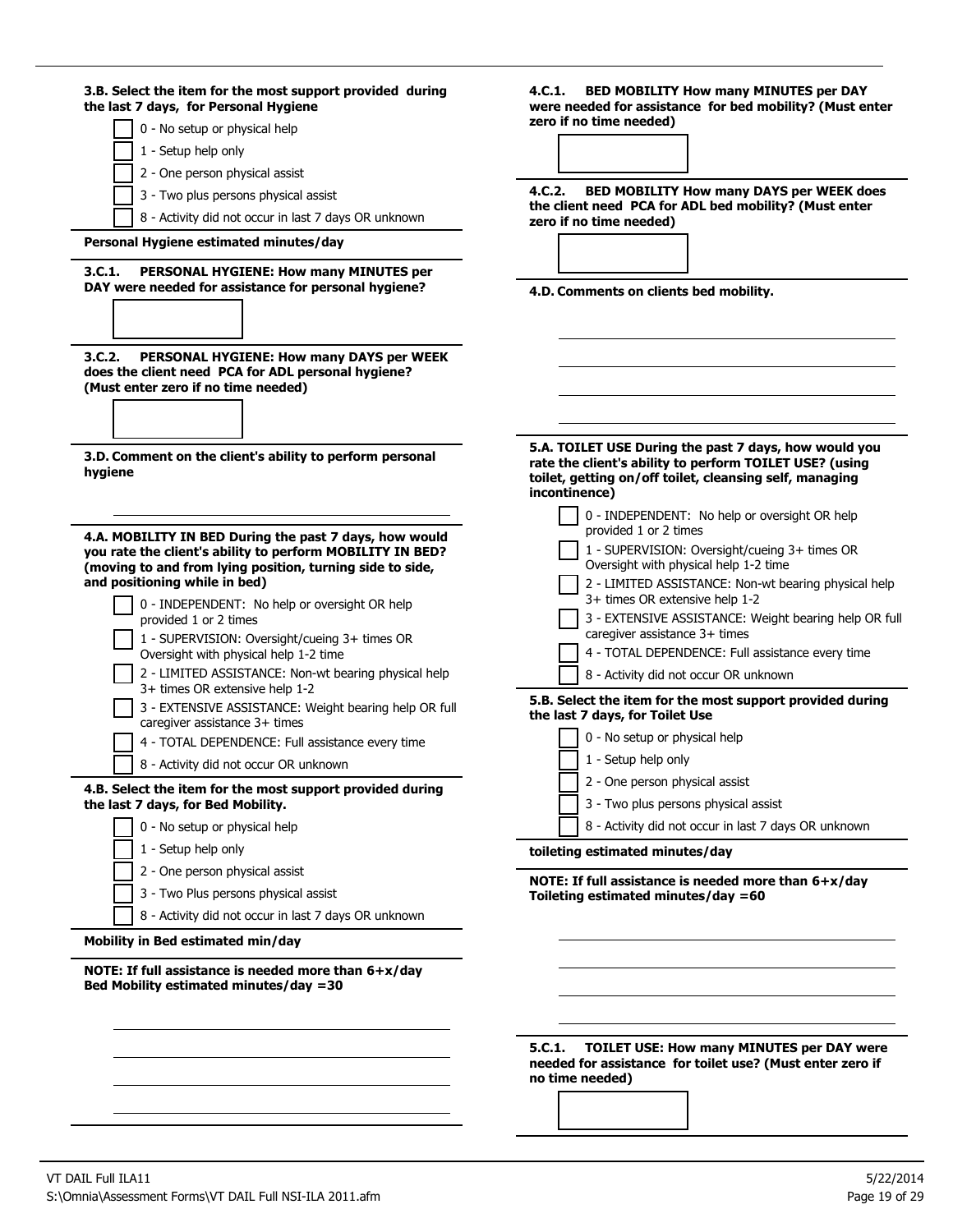| 5.C.2.<br><b>TOILET USE: How many DAYS per WEEK were</b><br>needed for assistance for toilet use? (Must enter zero if<br>no time needed)                  | 7.A. TRANSFER: During the past 7 days, how would you<br>rate the client's ability to perform TRANSFER? (moving<br>to/from bed, chair, wheelchair, standing position,<br><b>EXCLUDES to/from bath/toilet)</b> |
|-----------------------------------------------------------------------------------------------------------------------------------------------------------|--------------------------------------------------------------------------------------------------------------------------------------------------------------------------------------------------------------|
|                                                                                                                                                           | 0 - INDEPENDENT: No help or oversight OR help<br>provided 1 or 2 times                                                                                                                                       |
| 5.D. Comment on the client's ability to use the toilet.                                                                                                   | 1 - SUPERVISION: Oversight/cueing 3+ times OR<br>Oversight with physical help 1-2 time                                                                                                                       |
|                                                                                                                                                           | 2 - LIMITED ASSISTANCE: Non-wt bearing physical help<br>3+ times OR extensive help 1-2                                                                                                                       |
|                                                                                                                                                           | 3 - EXTENSIVE ASSISTANCE: Weight bearing help OR full<br>caregiver assistance 3+ times                                                                                                                       |
|                                                                                                                                                           | 4 - TOTAL DEPENDENCE: Full assistance every time                                                                                                                                                             |
|                                                                                                                                                           | 8 - Activity did not occur OR unknown                                                                                                                                                                        |
| 6.A. ADAPTIVE DEVICES: During the past 7 days how do<br>rate the client's ability to manage putting on and/or                                             | 7.B. Select the item for the most support provided during<br>the last 7 days, for Transfer.                                                                                                                  |
| removing braces, splints, and other adaptive devices.                                                                                                     | 0 - No setup or physical help                                                                                                                                                                                |
| 0 - INDEPENDENT: No help or oversight OR help<br>provided 1 or 2 times                                                                                    | 1 - Setup help only                                                                                                                                                                                          |
| 1 - SUPERVISION: Oversight/cueing 3+ times OR                                                                                                             | 2 - One person physical assist                                                                                                                                                                               |
| Oversight with physical help 1-2 time                                                                                                                     | 3 - Two plus persons physical assist                                                                                                                                                                         |
| 2 - LIMITED ASSISTANCE: Non-wt bearing physical help<br>3+ times OR extensive help 1-2                                                                    | 8 - Activity did not occur in last 7 days OR unknown                                                                                                                                                         |
| 3 - EXTENSIVE ASSISTANCE: Weight bearing help OR full<br>caregiver assistance 3+ times                                                                    | Transferring estimated minutes/day                                                                                                                                                                           |
| 4 - TOTAL DEPENDENCE: Full assistance every time                                                                                                          | NOTE: If full assistance is needed more than $6+x/day$<br>Transferring estimated minutes/day =45 (hoyer)                                                                                                     |
| 8 - Activity did not occur OR unknown                                                                                                                     |                                                                                                                                                                                                              |
| 6.B. Specify the most support provided for client's ability<br>to care for his/her adaptive equipment.<br>0 - No setup or physical help<br>1 - Setup only |                                                                                                                                                                                                              |
| 2 - One person physical assist                                                                                                                            |                                                                                                                                                                                                              |
| 3 - Two plus persons physical assist                                                                                                                      | 7.C.1.<br><b>TRANSFERRING: How many MINUTES per DAY</b>                                                                                                                                                      |
| 8 - Activity did not occur in last 7 days OR unknown                                                                                                      | were needed for assistance for transferring? (Must enter                                                                                                                                                     |
| Adaptive devices estimated minutes/day                                                                                                                    | zero if no time needed)                                                                                                                                                                                      |
| 6.C.1.<br><b>ADAPTIVE DEVICES: How many MINUTES per</b>                                                                                                   |                                                                                                                                                                                                              |
| DAY were needed for assistance for adaptive devices?<br>(Must enter zero if no time needed)                                                               | <b>TRANSFERRING: How many DAYS per WEEK</b><br>7.C.2.<br>does the client need PCA for ADL transferring? (Must<br>enter zero if no time needed)                                                               |
|                                                                                                                                                           |                                                                                                                                                                                                              |
| <b>ADAPTIVE DEVICES: How many DAYS per WEEK</b><br>6.C.2.<br>does the client need PCA for ADL adaptive devices? (Must                                     |                                                                                                                                                                                                              |
| enter zero if no time needed)                                                                                                                             | 7.D. Enter any comments regarding the client's ability to<br>transfer.                                                                                                                                       |
|                                                                                                                                                           |                                                                                                                                                                                                              |
| 6.D. Comment on adaptive devices.                                                                                                                         |                                                                                                                                                                                                              |
|                                                                                                                                                           |                                                                                                                                                                                                              |
|                                                                                                                                                           |                                                                                                                                                                                                              |
|                                                                                                                                                           |                                                                                                                                                                                                              |
|                                                                                                                                                           |                                                                                                                                                                                                              |
|                                                                                                                                                           |                                                                                                                                                                                                              |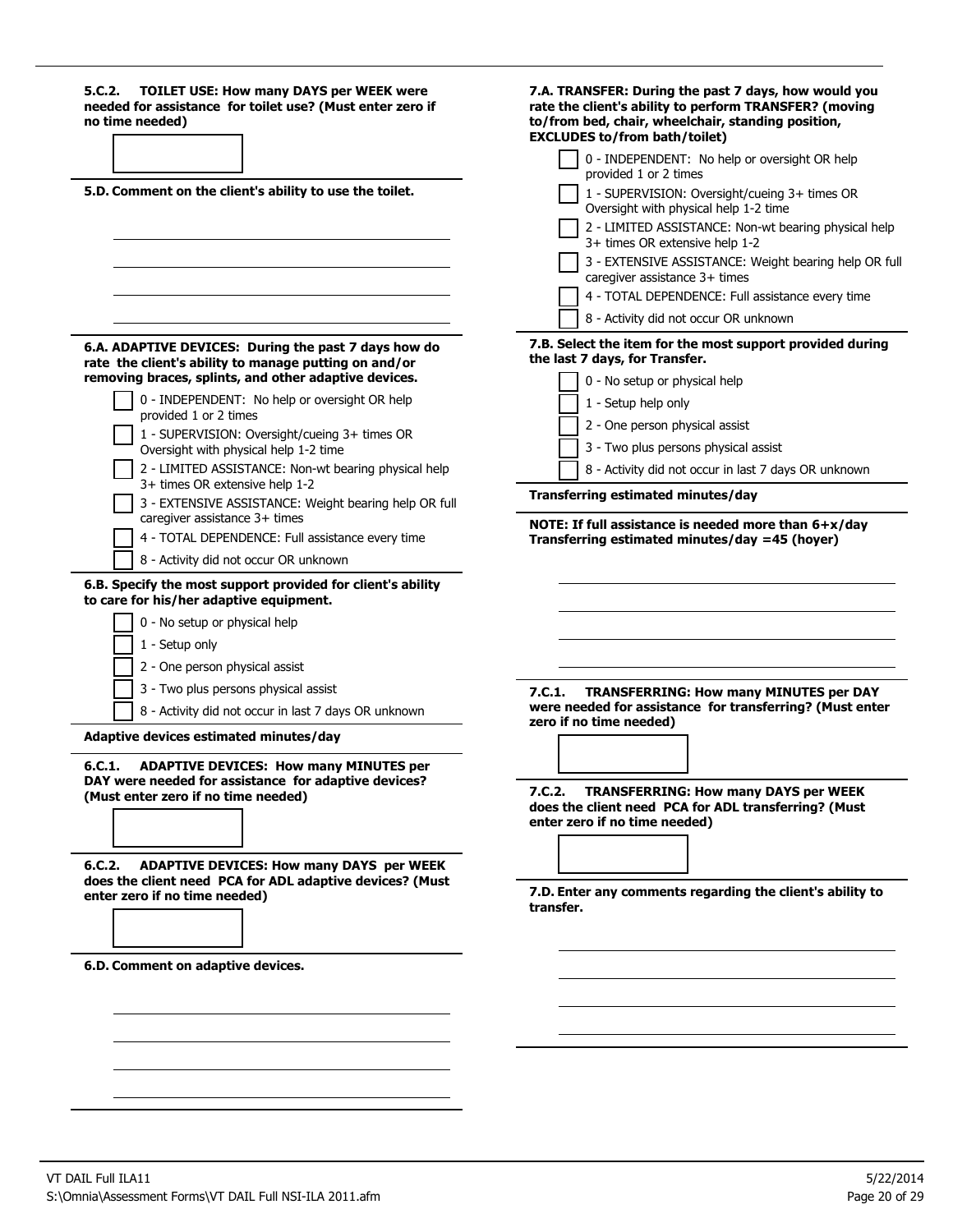| 8.A. MOBILITY: During the past 7 days, how would you<br>rate the client's ability to perform MOBILITY IN HOME?<br>(moving between locations in home. If in wheelchair,<br>self-sufficiency once in wheelchair)<br>0 - INDEPENDENT: No help or oversight OR help<br>provided 1 or 2 times<br>1 - SUPERVISION: Oversight/cueing 3+ times OR<br>Oversight with physical help 1-2 time<br>2 - LIMITED ASSISTANCE: Non-wt bearing physical help<br>3+ times OR extensive help 1-2<br>3 - EXTENSIVE ASSISTANCE: Weight bearing help OR full<br>caregiver assistance 3+ times<br>4 - TOTAL DEPENDENCE: Full assistance every time | 0 - INDEPENDENT: No help or oversight OR help<br>provided 1 or 2 times<br>1 - SUPERVISION: Oversight/cueing 3+ times OR<br>Oversight with physical help 1-2 time<br>2 - LIMITED ASSISTANCE: Non-wt bearing physical help<br>3+ times OR extensive help 1-2<br>3 - EXTENSIVE ASSISTANCE: Weight bearing help OR full<br>caregiver assistance 3+ times<br>4 - TOTAL DEPENDENCE: Full assistance every time<br>8 - Activity did not occur OR unknown<br>9.B. Select the item for the most support provided during<br>the last 7 days, for Eating<br>0 - No setup or physical help |
|----------------------------------------------------------------------------------------------------------------------------------------------------------------------------------------------------------------------------------------------------------------------------------------------------------------------------------------------------------------------------------------------------------------------------------------------------------------------------------------------------------------------------------------------------------------------------------------------------------------------------|--------------------------------------------------------------------------------------------------------------------------------------------------------------------------------------------------------------------------------------------------------------------------------------------------------------------------------------------------------------------------------------------------------------------------------------------------------------------------------------------------------------------------------------------------------------------------------|
| 8 - Activity did not occur OR unknown<br>8.B. Select the item for the most support provide for<br>mobility in last 7 days<br>0 - No setup or physical help<br>1 - Setup help only                                                                                                                                                                                                                                                                                                                                                                                                                                          | 1 - Setup help only<br>2 - One person physical assist<br>3 - Two plus persons physical assist<br>8 - Activity did not occur in last 7 days OR unknown                                                                                                                                                                                                                                                                                                                                                                                                                          |
| 2 - One person physical assist<br>3 - Two + person physical assist                                                                                                                                                                                                                                                                                                                                                                                                                                                                                                                                                         | eating estimated minutes/day                                                                                                                                                                                                                                                                                                                                                                                                                                                                                                                                                   |
| 8 - Activity did not occur in last 7 days OR unknown<br>Mobility (walking) estimated min/day                                                                                                                                                                                                                                                                                                                                                                                                                                                                                                                               | <b>EATING: How many MINUTES per DAY were</b><br>9.C.1.<br>needed for assistance for eating? (Must enter zero if no<br>time needed)                                                                                                                                                                                                                                                                                                                                                                                                                                             |
| Mobility estimated minutes/day =45<br><b>MOBILITY: How many MINUTES per DAY were</b><br>8.C.1.<br>needed for assistance for mobility<br>(ambulation/locomotion)? (Must enter zero if no time<br>needed)                                                                                                                                                                                                                                                                                                                                                                                                                    | <b>EATING: How many DAYS per WEEK does the</b><br>9.C.2.<br>client need PCA for ADL eating? (Must enter zero if no<br>time needed)<br>9.D. Comment on the client's ability to eat.                                                                                                                                                                                                                                                                                                                                                                                             |
| <b>MOBILITY: How many DAYS per WEEK does the</b><br>8.C.2.<br>client need PCA for ADL mobility? (Must enter zero if no<br>time needed)                                                                                                                                                                                                                                                                                                                                                                                                                                                                                     | What is the client's ADL count?<br>10. How many ADL impairments does the client have<br>(Count or Total)? Must answer for NAPIS.                                                                                                                                                                                                                                                                                                                                                                                                                                               |
| 8.D. Comment on the client's ability to get around inside<br>the home.                                                                                                                                                                                                                                                                                                                                                                                                                                                                                                                                                     | 6B. Functional Assessment: INSTRUMENTAL ACTIVITIES of<br><b>DAILY LIVING (IADLs)</b>                                                                                                                                                                                                                                                                                                                                                                                                                                                                                           |
| 9.A. EATING: During the past 7 days, how would you<br>rate the client's ability to perform EATING? (ability to eat<br>and drink regardless of skill. Includes intake of<br>nourishment by other means (e.g. tube feeding, total                                                                                                                                                                                                                                                                                                                                                                                            | 1.A. PHONE: During the last 7 days, Rate the client's<br>ability to use the PHONE. (Answering the phone, dialing<br>numbers, and effectively using the phone to<br>communicate)<br>0 - INDEPENDENT: No help provided (With/without<br>assistive devices)<br>1 - DONE WITH HELP: Cueing, supervision, reminders,<br>and/or physical help provided<br>2 - DONE BY OTHERS: Full caregiver assistance<br>8 - Activity did not occur OR unknown                                                                                                                                     |
| parenteral nutrition)                                                                                                                                                                                                                                                                                                                                                                                                                                                                                                                                                                                                      |                                                                                                                                                                                                                                                                                                                                                                                                                                                                                                                                                                                |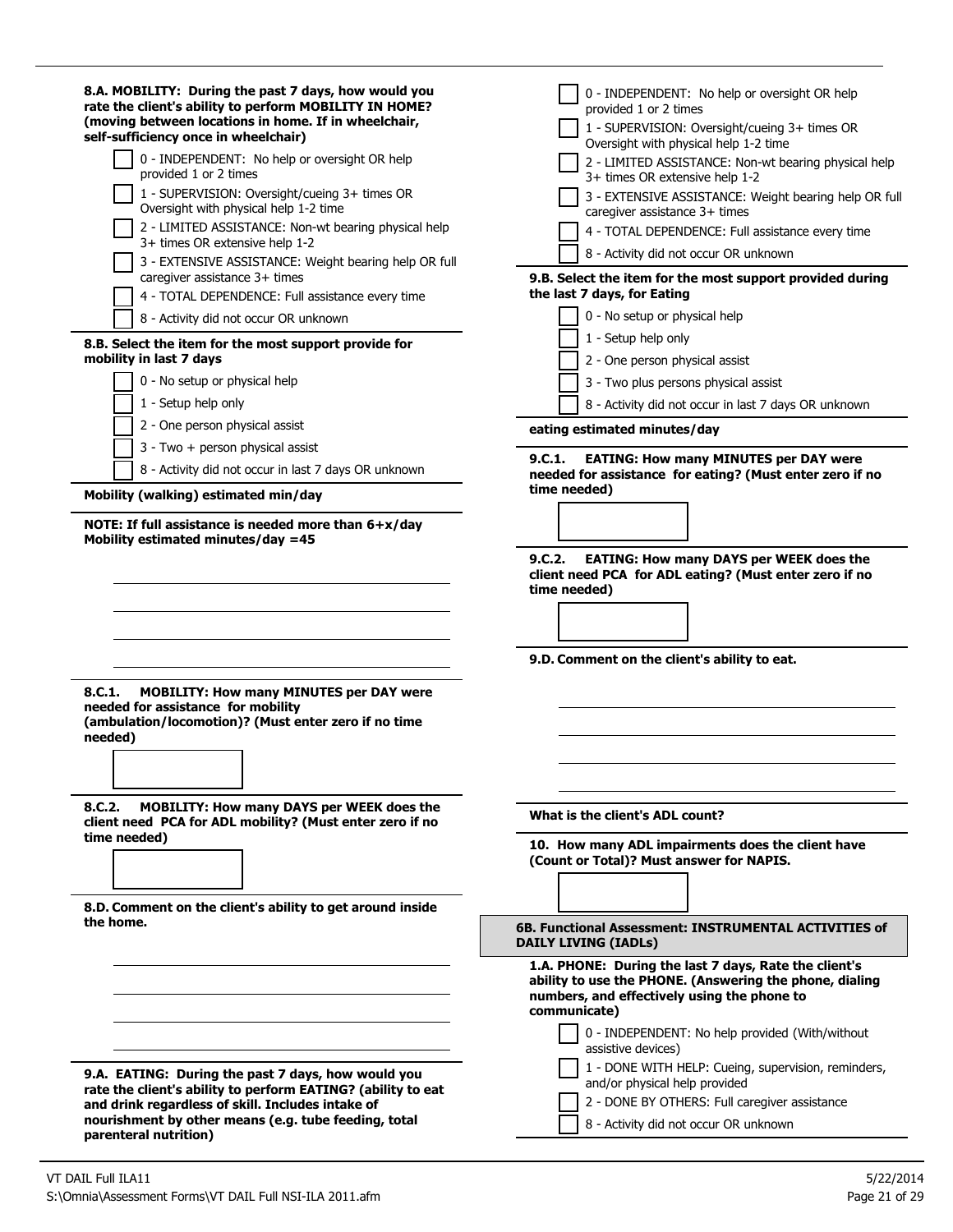| 3.B. Indicate the most support provided for medications<br>management in the last seven (7) days.<br>0 - No setup or physical help<br>1 - Supervision/cueing<br>2 - Setup help only<br>3 - Physical assistance<br>2.A. MEAL PREPARATION: During the past 7 days, how<br>would you rate the client's ability to perform MEAL<br>8 - Activity did not occur or unknown<br>PREPARATION? (planning and preparing light meals or<br>Meds mgt estimated minutes/day<br>reheating delivered meals)<br>0 - INDEPENDENT: No help provided (With/without<br>3.C.1.<br><b>MEDICATIONS MANAGEMENT: How many</b><br>assistive devices)<br>MINUTES per DAY were needed for assistance for<br>medications management. (Must enter zero if no time<br>1 - DONE WITH HELP: Cueing, supervision, reminders,<br>and/or physical help provided<br>needed)<br>2 - DONE BY OTHERS: Full caregiver assistance<br>8 - Activity did not occur OR unknown<br>2.B. Indicate the most support provided for meal prep in<br>3.C.2.<br><b>MEDICATIONS MANAGEMENT: How many DAYS</b><br>the last seven (7) days.<br>per WEEK does the client need for IADL medications<br>management? (Must enter zero if no time needed)<br>0 - No setup or physical help<br>1 - Supervision/cueing<br>2 - Setup help only<br>3.D. Comment on the client's ability to take his/her<br>3 - Physical assistance<br>medication.<br>8 - Activity did not occur or unknown<br>Meal prep estimated minutes/day<br>2.C.1.<br><b>MEAL PREP: How many MINUTES per DAY were</b><br>needed for assistance for meal preparation? (Must enter<br>zero if no time needed)<br>4.A. MONEY MANAGEMENT: During the last 7 days how<br>MEAL PREP: How many DAYS per WEEK does the<br>2.C.2.<br>do you rate the client's ability to manage money.<br>client need PCA for IADL meal prep? (Must enter zero if<br>(payment of bills, managing checkbook/accounts, being<br>no time needed)<br>aware of potential exploitation, budgets, plans for<br>emergencies etc.)<br>0 - INDEPENDENT: No help provided (With/without<br>assistive devices)<br>2.D. Comment on the client's ability to prepare meals.<br>1 - DONE WITH HELP: Cueing, supervision, reminders, | 1.B. Indicate the highest level of phone use support<br>provided in the last seven (7) days.<br>0 - No setup or physical help<br>1 - Supervision/cueing<br>2 - Setup help only<br>3 - Physical assistance<br>8 - Activity did not occur or unknown<br>1.D. Comment on the client's ability to use the telephone. | 3.A. MEDICATIONS MANAGEMENT: During the past 7<br>days, how would you rate the client's ability to perform<br>MEDICATIONS MANAGEMENT? (preparing/taking all<br>prescribed and over the counter medications reliably and<br>safely, including correct dosage at correct times)<br>0 - INDEPENDENT: No help provided (With/without<br>assistive devices)<br>1 - DONE WITH HELP: Cueing, supervision, reminders,<br>and/or physical help provided<br>2 - DONE BY OTHERS: Full caregiver assistance<br>8 - Activity did not occur OR unknown |
|----------------------------------------------------------------------------------------------------------------------------------------------------------------------------------------------------------------------------------------------------------------------------------------------------------------------------------------------------------------------------------------------------------------------------------------------------------------------------------------------------------------------------------------------------------------------------------------------------------------------------------------------------------------------------------------------------------------------------------------------------------------------------------------------------------------------------------------------------------------------------------------------------------------------------------------------------------------------------------------------------------------------------------------------------------------------------------------------------------------------------------------------------------------------------------------------------------------------------------------------------------------------------------------------------------------------------------------------------------------------------------------------------------------------------------------------------------------------------------------------------------------------------------------------------------------------------------------------------------------------------------------------------------------------------------------------------------------------------------------------------------------------------------------------------------------------------------------------------------------------------------------------------------------------------------------------------------------------------------------------------------------------------------------------------------------------------------------------------------------------------------------------------------------------------------------------|------------------------------------------------------------------------------------------------------------------------------------------------------------------------------------------------------------------------------------------------------------------------------------------------------------------|------------------------------------------------------------------------------------------------------------------------------------------------------------------------------------------------------------------------------------------------------------------------------------------------------------------------------------------------------------------------------------------------------------------------------------------------------------------------------------------------------------------------------------------|
|                                                                                                                                                                                                                                                                                                                                                                                                                                                                                                                                                                                                                                                                                                                                                                                                                                                                                                                                                                                                                                                                                                                                                                                                                                                                                                                                                                                                                                                                                                                                                                                                                                                                                                                                                                                                                                                                                                                                                                                                                                                                                                                                                                                              |                                                                                                                                                                                                                                                                                                                  |                                                                                                                                                                                                                                                                                                                                                                                                                                                                                                                                          |
|                                                                                                                                                                                                                                                                                                                                                                                                                                                                                                                                                                                                                                                                                                                                                                                                                                                                                                                                                                                                                                                                                                                                                                                                                                                                                                                                                                                                                                                                                                                                                                                                                                                                                                                                                                                                                                                                                                                                                                                                                                                                                                                                                                                              |                                                                                                                                                                                                                                                                                                                  |                                                                                                                                                                                                                                                                                                                                                                                                                                                                                                                                          |
|                                                                                                                                                                                                                                                                                                                                                                                                                                                                                                                                                                                                                                                                                                                                                                                                                                                                                                                                                                                                                                                                                                                                                                                                                                                                                                                                                                                                                                                                                                                                                                                                                                                                                                                                                                                                                                                                                                                                                                                                                                                                                                                                                                                              |                                                                                                                                                                                                                                                                                                                  |                                                                                                                                                                                                                                                                                                                                                                                                                                                                                                                                          |
|                                                                                                                                                                                                                                                                                                                                                                                                                                                                                                                                                                                                                                                                                                                                                                                                                                                                                                                                                                                                                                                                                                                                                                                                                                                                                                                                                                                                                                                                                                                                                                                                                                                                                                                                                                                                                                                                                                                                                                                                                                                                                                                                                                                              |                                                                                                                                                                                                                                                                                                                  |                                                                                                                                                                                                                                                                                                                                                                                                                                                                                                                                          |
|                                                                                                                                                                                                                                                                                                                                                                                                                                                                                                                                                                                                                                                                                                                                                                                                                                                                                                                                                                                                                                                                                                                                                                                                                                                                                                                                                                                                                                                                                                                                                                                                                                                                                                                                                                                                                                                                                                                                                                                                                                                                                                                                                                                              |                                                                                                                                                                                                                                                                                                                  |                                                                                                                                                                                                                                                                                                                                                                                                                                                                                                                                          |
| 2 - DONE BY OTHERS: Full caregiver assistance<br>8 - Activity did not occur OR unknown                                                                                                                                                                                                                                                                                                                                                                                                                                                                                                                                                                                                                                                                                                                                                                                                                                                                                                                                                                                                                                                                                                                                                                                                                                                                                                                                                                                                                                                                                                                                                                                                                                                                                                                                                                                                                                                                                                                                                                                                                                                                                                       |                                                                                                                                                                                                                                                                                                                  | and/or physical help provided                                                                                                                                                                                                                                                                                                                                                                                                                                                                                                            |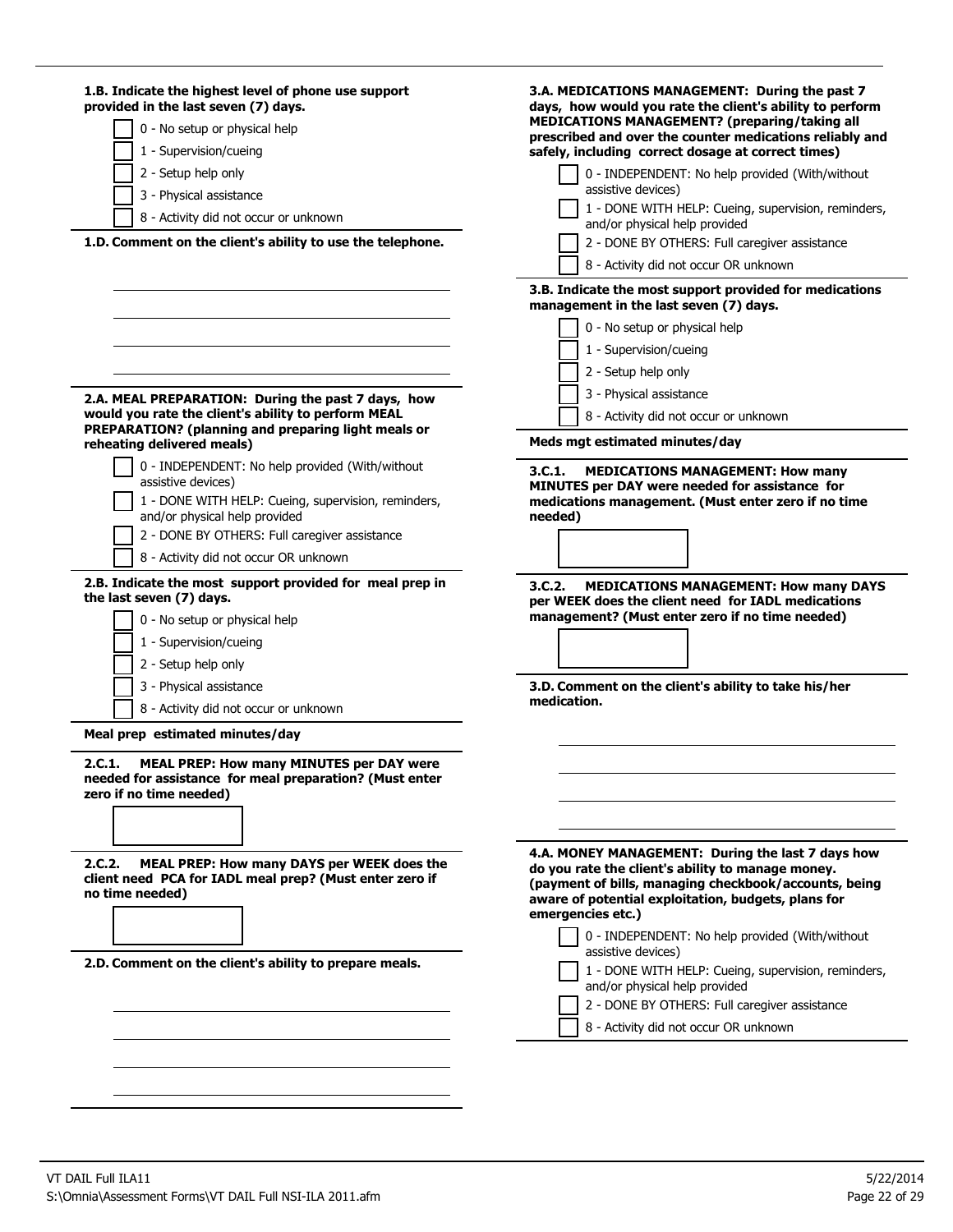| 4.B. Indicate the most support provided for money<br>management in the last seven (7) days.<br>0 - No setup or physical help<br>1 - Supervision/cueing<br>2 - Setup help only<br>3 - Physical assistance<br>8 - Activity did not occur or unknown<br>4.D. Comment on the client's ability to manage money.                                                                                                                                                                                                                                                                                                                                          | 1 - Supervision/cueing<br>2 - Setup help only<br>3 - Physical assistance<br>8 - Activity did not occur or unknown<br>6.D. Comment on the client's ability to do ordinary<br>housekeeping.                                                                                                                                                                                                                                                                                                                                                                                                                                                                               |
|-----------------------------------------------------------------------------------------------------------------------------------------------------------------------------------------------------------------------------------------------------------------------------------------------------------------------------------------------------------------------------------------------------------------------------------------------------------------------------------------------------------------------------------------------------------------------------------------------------------------------------------------------------|-------------------------------------------------------------------------------------------------------------------------------------------------------------------------------------------------------------------------------------------------------------------------------------------------------------------------------------------------------------------------------------------------------------------------------------------------------------------------------------------------------------------------------------------------------------------------------------------------------------------------------------------------------------------------|
| 5.A. HOUSEHOLD MAINTENANCE: During the past 7 days<br>rate the client's ability to perform HOUSEHOLD<br>MAINTENANCE. (chores such as washing windows,<br>shoveling snow, taking out garbage and scrubbing floors)<br>0 - INDEPENDENT: No help provided (With/without<br>assistive devices)<br>1 - DONE WITH HELP: Cueing, supervision, reminders,<br>and/or physical help provided<br>2 - DONE BY OTHERS: Full caregiver assistance<br>8 - Activity did not occur OR unknown<br>5.B. Indicate the highest level of household maintenance<br>support provided in the last seven (7) days.<br>0 - No setup or physical help<br>1 - Supervision/cueing | 7.A. LAUNDRY During the last 7 days how do rate the<br>client's ability to perform laundry. (carrying laundry to<br>and from the washing machine, using washer and dryer,<br>washing small items by hand)<br>0 - INDEPENDENT: No help provided (With/without<br>assistive devices)<br>1 - DONE WITH HELP: Cueing, supervision, reminders,<br>and/or physical help provided<br>2 - DONE BY OTHERS: Full caregiver assistance<br>8 - Activity did not occur OR unknown<br>7.B. Indicate the most support provided for laundry in<br>the last seven (7) days.<br>0 - No setup or physical help<br>1 - Supervision/cueing<br>2 - Setup help only<br>3 - Physical assistance |
| 2 - Setup help only<br>3 - Physical assistance<br>8 - Activity did not occur or unknown                                                                                                                                                                                                                                                                                                                                                                                                                                                                                                                                                             | 8 - Activity did not occur or unknown<br>7.D. Comment on the client's ability to do laundry.                                                                                                                                                                                                                                                                                                                                                                                                                                                                                                                                                                            |
| 5.D. Comment on the client's ability to perform household<br>maintenance chores.<br>6.A. LIGHT HOUSEKEEPING: During the last 7 days how<br>would you rate the client's ability to perform light<br>housekeeping. (dusting. sweeping, vacuuming, dishes,<br>light mop, and picking up)                                                                                                                                                                                                                                                                                                                                                               | 8.A. SHOPPING: During the past 7 days, how would you<br>rate the client's ability to perform SHOPPING? (planning,<br>selecting, and purchasing items in a store and carrying<br>them home or arranging delivery if available)<br>0 - INDEPENDENT: No help provided (With/without<br>assistive devices)<br>1 - DONE WITH HELP: Cueing, supervision, reminders,                                                                                                                                                                                                                                                                                                           |
| 0 - INDEPENDENT: No help provided (With/without<br>assistive devices)<br>1 - DONE WITH HELP: Cueing, supervision, reminders,<br>and/or physical help provided<br>2 - DONE BY OTHERS: Full caregiver assistance                                                                                                                                                                                                                                                                                                                                                                                                                                      | and/or physical help provided<br>2 - DONE BY OTHERS: Full caregiver assistance<br>8 - Activity did not occur OR unknown                                                                                                                                                                                                                                                                                                                                                                                                                                                                                                                                                 |
| 8 - Activity did not occur OR unknown<br>6.B. Indicate the most support provided for<br>housekeeping in the last seven (7) days.<br>0 - No setup or physical help                                                                                                                                                                                                                                                                                                                                                                                                                                                                                   |                                                                                                                                                                                                                                                                                                                                                                                                                                                                                                                                                                                                                                                                         |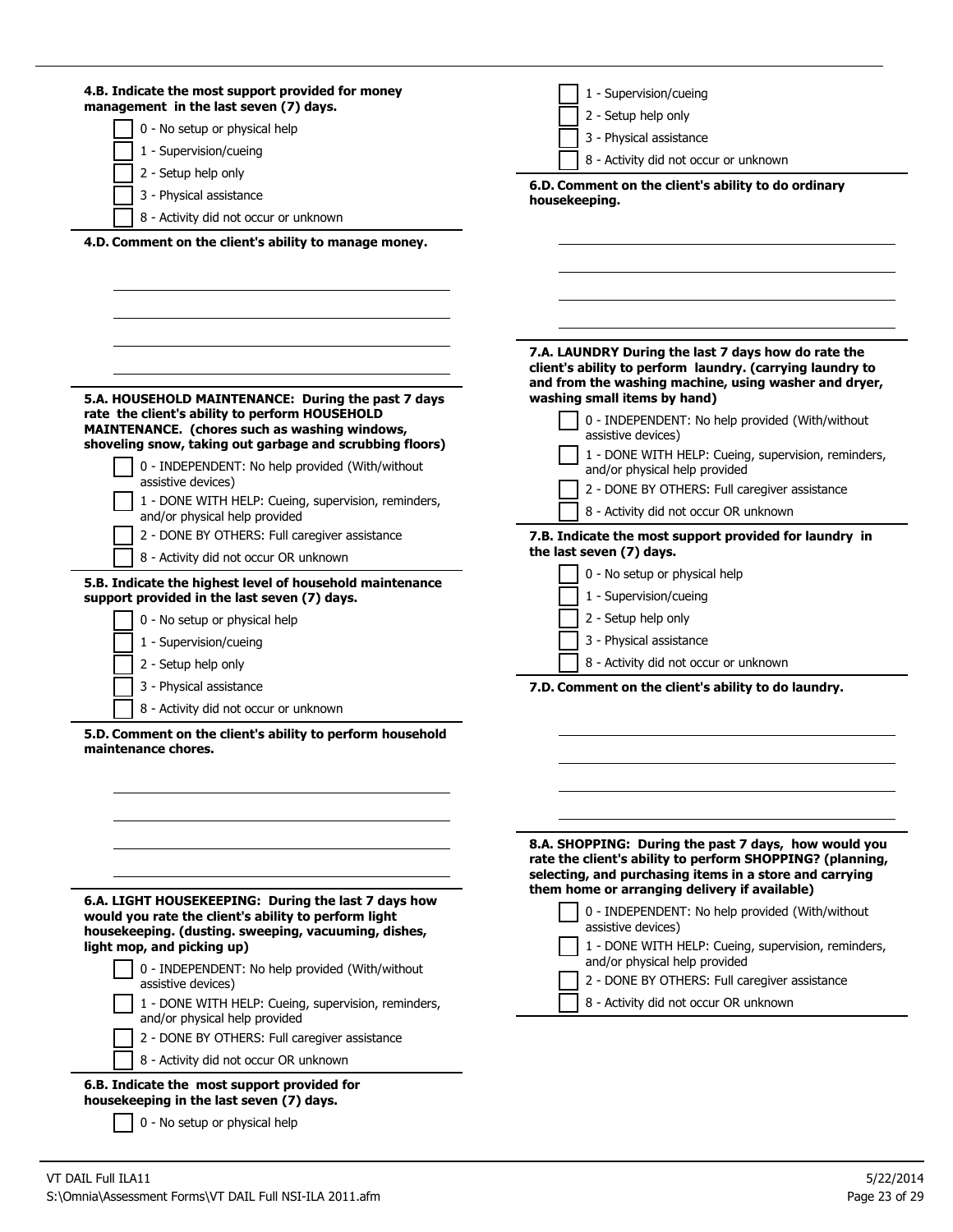| 8.B. Indicate the highest level of shopping support                                                                                           | 1 - Supervision/cueing                                                                                                                                                                                                     |
|-----------------------------------------------------------------------------------------------------------------------------------------------|----------------------------------------------------------------------------------------------------------------------------------------------------------------------------------------------------------------------------|
| provided in the last seven (7) days.                                                                                                          | 2 - Setup help only                                                                                                                                                                                                        |
| 0 - No setup or physical help                                                                                                                 | 3 - Physical assistance                                                                                                                                                                                                    |
| 1 - Supervision/cueing                                                                                                                        | 8 - Activity did not occur or unknown                                                                                                                                                                                      |
| 2 - Setup help only                                                                                                                           | 11. Is the program application for the client for ASP or                                                                                                                                                                   |
| 3 - Physical assistance                                                                                                                       | Other programs? If it is not ASP then the following IADL                                                                                                                                                                   |
| 8 - Activity did not occur or unknown                                                                                                         | questions will be skipped.                                                                                                                                                                                                 |
| 8.D. Comment on the client's ability to do shopping.                                                                                          | A - Attendant Services program                                                                                                                                                                                             |
|                                                                                                                                               | B - Other                                                                                                                                                                                                                  |
|                                                                                                                                               | What is the client's IADL count?                                                                                                                                                                                           |
|                                                                                                                                               | 12. How many IADL impairments does the client have<br>(Count or Total)? Must answer for NAPIS.                                                                                                                             |
| 9.A. TRANSPORTATION: During the past 7 days, how<br>would you rate the client's ability to perform                                            | 6.C.1. ASP Only - Extra IADL Questions                                                                                                                                                                                     |
| TRANSPORTATION? (safely using car, taxi or public<br>transportation)<br>0 - INDEPENDENT: No help provided (With/without<br>assistive devices) | 11.A.<br>INFANT/CHILD CARE (ASP only): During last 7<br>days rate client's ability to perform infant/child care.<br>(bathing, dressing, feeding of own children to the extent<br>that dependent child cannot self perform. |
| 1 - DONE WITH HELP: Cueing, supervision, reminders,<br>and/or physical help provided                                                          | 0 - - INDEPENDENT: No help provided (With/without<br>assistive devices)                                                                                                                                                    |
| 2 - DONE BY OTHERS: Full caregiver assistance                                                                                                 | 1 - DONE WITH HELP: Cueing, supervision, reminders,<br>and/or physical help provided                                                                                                                                       |
| 8 - Activity did not occur OR unknown                                                                                                         | 2 - DONE BY OTHERS: Full caregiver assistance                                                                                                                                                                              |
| 9.B. Indicate the highest level of transportation support<br>provided in the last seven (7) days.                                             | 8 - Activity does not occur                                                                                                                                                                                                |
|                                                                                                                                               |                                                                                                                                                                                                                            |
|                                                                                                                                               | 11.B.                                                                                                                                                                                                                      |
| 0 - No setup or physical help                                                                                                                 | Indicate the highest level of child care support<br>provided in the last seven (7) days.                                                                                                                                   |
| 1 - Supervision/cueing                                                                                                                        | 0 - No setup or physical help                                                                                                                                                                                              |
| 2 - Setup help only                                                                                                                           | 1 - Supervision/cueing                                                                                                                                                                                                     |
| 3 - Physical assistance                                                                                                                       | 2 - Setup help only                                                                                                                                                                                                        |
| 8 - Activity did not occur or unknown                                                                                                         | 3 - Physical assistance                                                                                                                                                                                                    |
| 9.D. Comment on the client's ability to use transportation.                                                                                   | 8 - Activity did not occur or unknown                                                                                                                                                                                      |
|                                                                                                                                               | 12.A.<br>SUPPORT ANIMAL (ASP only): During last 7<br>days rate client's ability to care for support animal.<br>(feeding, grooming, walking seeing-eye dog or<br>hearing-ear dog or other support animal)                   |
|                                                                                                                                               | 0 - - INDEPENDENT: No help provided (With/without<br>assistive devices)                                                                                                                                                    |
|                                                                                                                                               | 1 - DONE WITH HELP: Cueing, supervision, reminders,                                                                                                                                                                        |
| 10.A.<br><b>EQUIPMENT MANAGEMENT: During last 7 days</b>                                                                                      | and/or physical help provided                                                                                                                                                                                              |
| rate client's ability to manage equipment (cleaning,                                                                                          | 2 - DONE BY OTHERS: Full caregiver assistance                                                                                                                                                                              |
| adjusting or general care of adaptive/medical equipment<br>such as wheelchairs, walkers, nebulizer, IV equipment                              | 8 - Activity does not occur                                                                                                                                                                                                |
| etc.)                                                                                                                                         | 12.B.<br>Indicate the highest level of support of animals                                                                                                                                                                  |
| 0 - INDEPENDENT: No help provided (With/without                                                                                               | support provided in the last seven (7) days.                                                                                                                                                                               |
| assistive devices)                                                                                                                            | 0 - No setup or physical help                                                                                                                                                                                              |
| 1 - DONE WITH HELP: Cueing, supervision, reminders,<br>and/or physical help provided                                                          | 1 - Supervision/cueing                                                                                                                                                                                                     |
| 2 - DONE BY OTHERS: Full caregiver assistance                                                                                                 | 2 - Setup help only                                                                                                                                                                                                        |
| 8 - Activity did not occur OR unknown                                                                                                         | 3 - Physical assistance                                                                                                                                                                                                    |
| 10.B.<br>Indicate the highest level of care of equipment                                                                                      | 8 - Activity did not occur or unknown                                                                                                                                                                                      |
| support provided in the last seven (7) days.                                                                                                  |                                                                                                                                                                                                                            |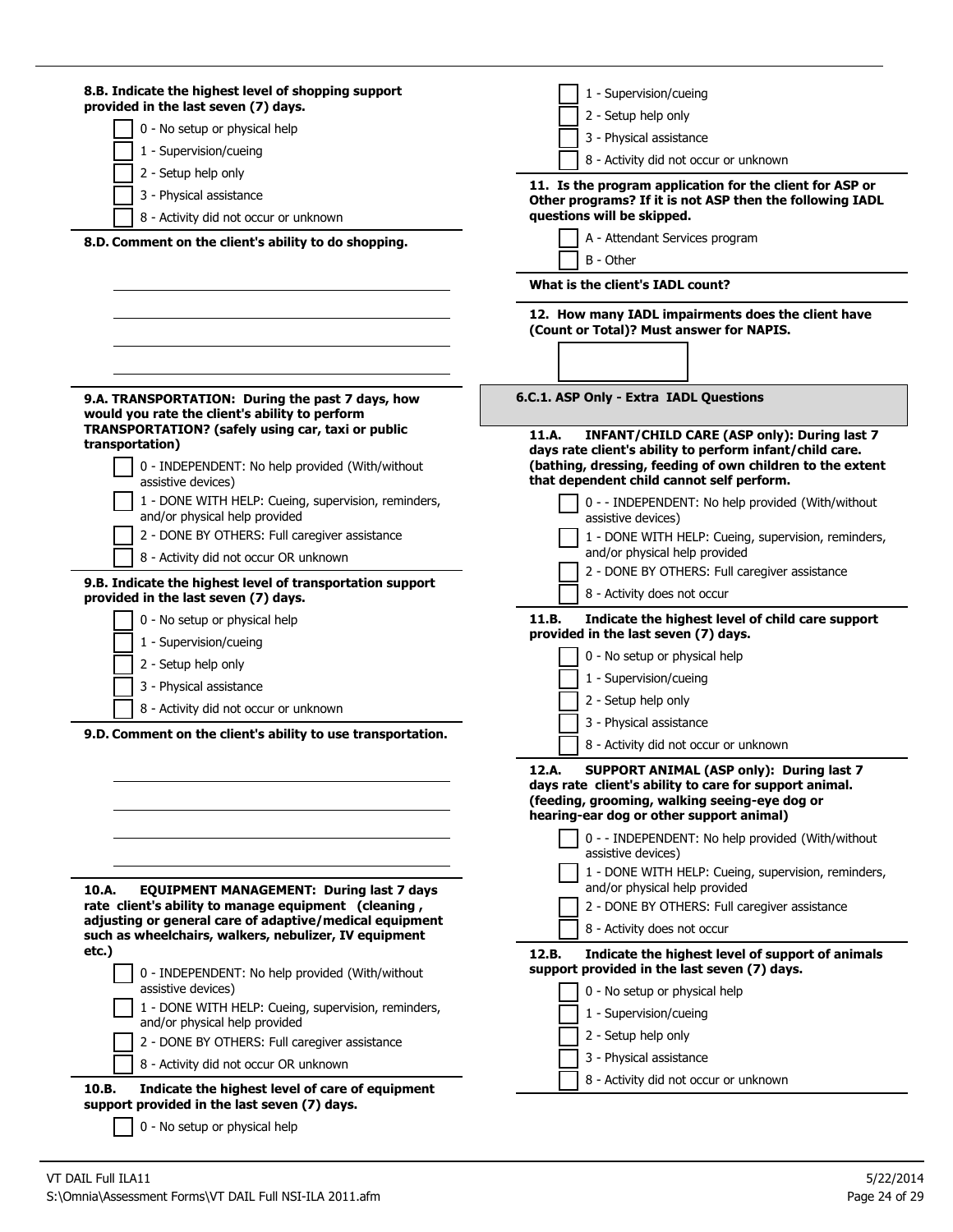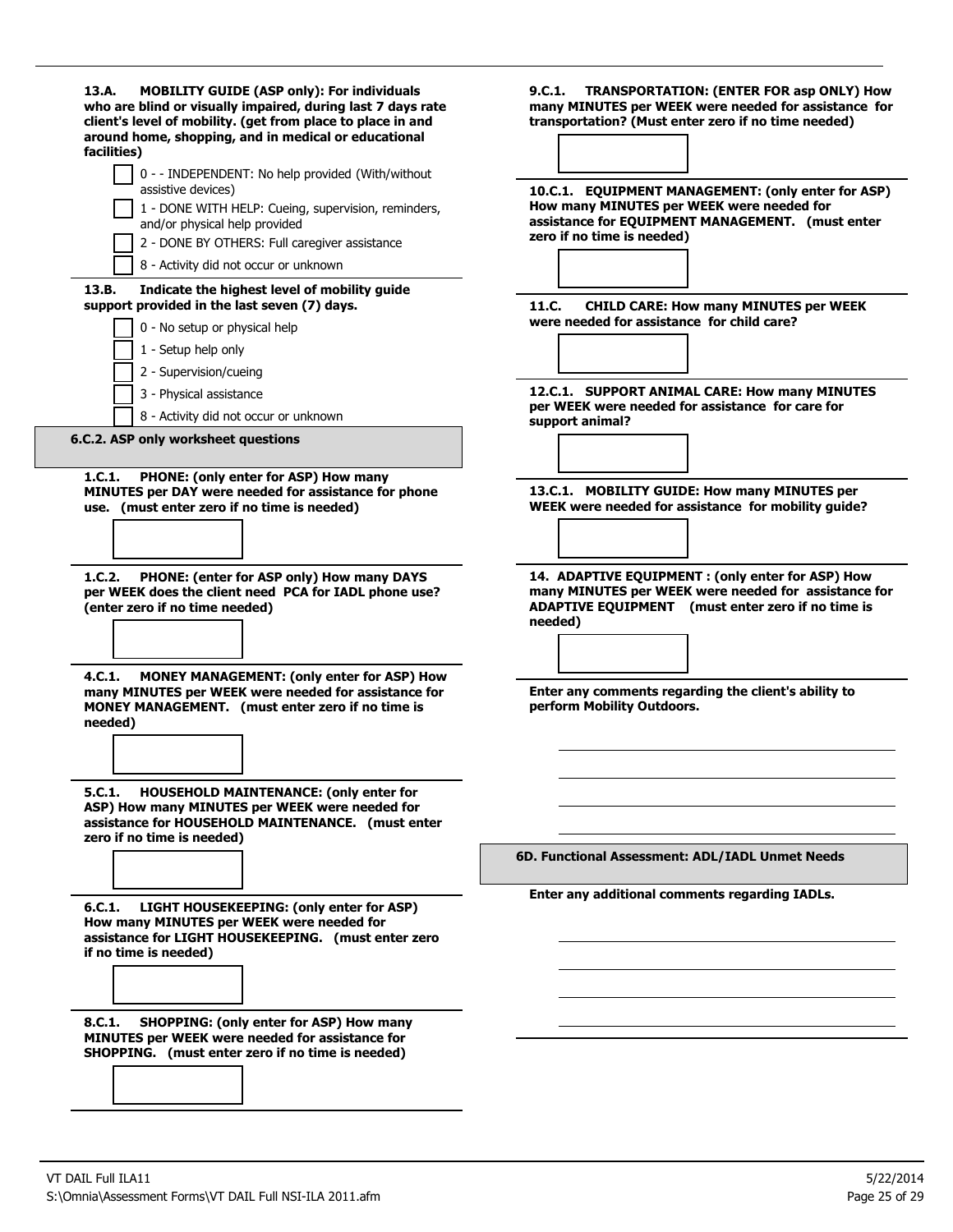| ADL/IADL Comments- Identify unmet needs if any. |  |
|-------------------------------------------------|--|
| Variance request must include                   |  |

- **1. Description of client's specific unmet need**
- **2. Why unmet need cannot be met with other services**
- **3. Actual/immediate risk client's to health/welfare posed by unmet need**

**7A. Estimated/requested Incontinence needs:**

**Bowel needs estimated min/day**

**BOWEL: How many MINUTES per DAY were needed for assistance for bowel incontinence?**

**BOWEL: How many DAYS per WEEK were needed for assistance for bowel incontinence?**

**Urinary needs estimated min/day**

**BLADDER: How many MINUTES per DAY were needed for assistance for bladder incontinence?**

**BLADDER: How many DAYS per WEEK were needed for assistance for bladder incontinence?**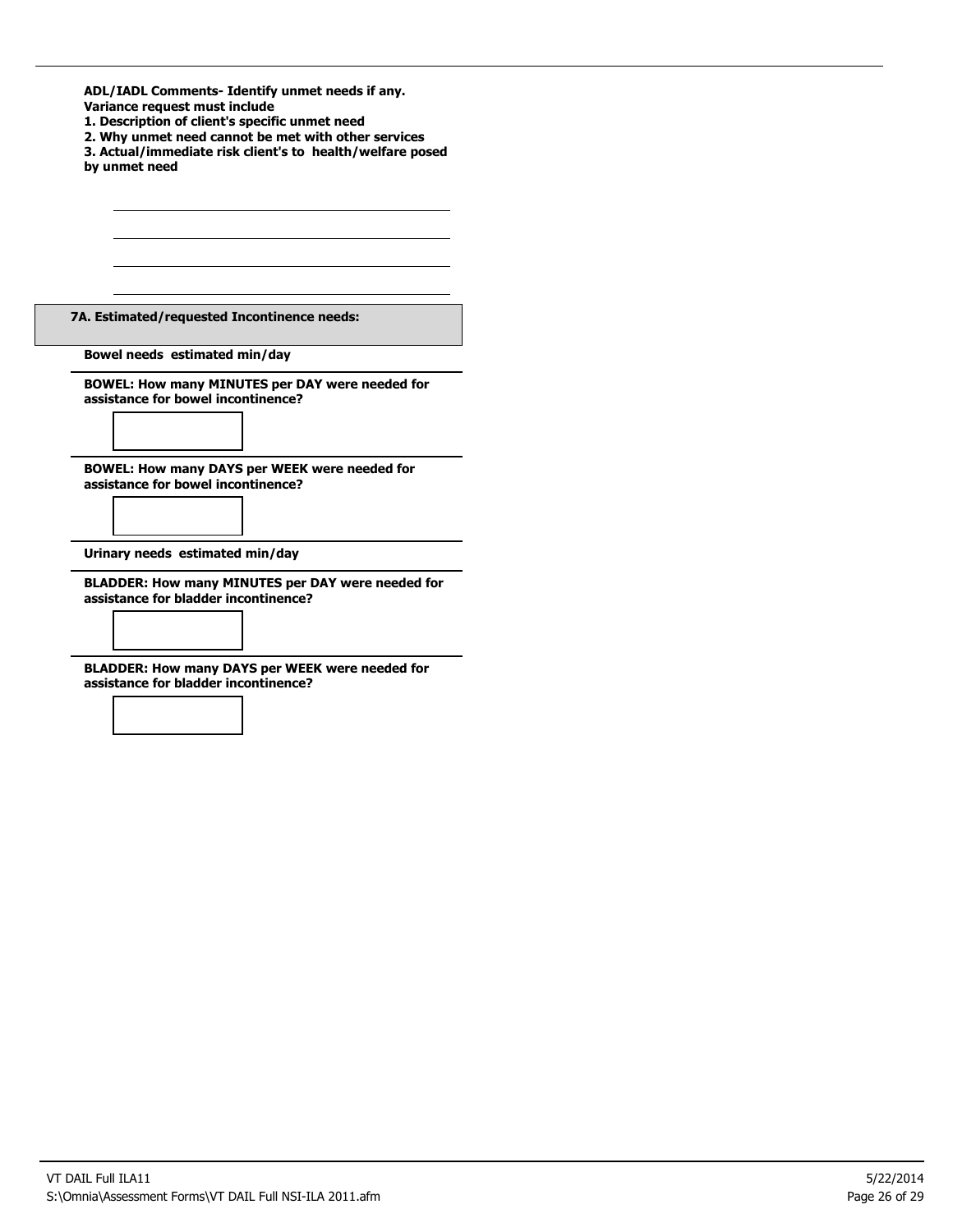| 2. Calculated needs for HCBS Personal Care Worksheet |  |
|------------------------------------------------------|--|
|------------------------------------------------------|--|

**2.A. Calculated ADL/Meal Prep + Meds Management needs**

**Dressing minutes/week**

**bathing minutes/week calculated**

**Hygiene min/week calculated**

**Bed mobility min/week calculated**

**Toilet min/week calculated**

**Adap device min/week calculated**

**Transfer min/week calculated**

**Mobility min/week calculated**

**Eating min/week calculated**

**Total ADL min/week calculated**

**Total ADL hours/week calculated**

**Meal prep min/week calculated**

**Med mgt min/week calculated**

**2.B. Calculated Incontinence needs**

**urinary needs min/week calculated**

**Bowel needs min/week calculated**

**2.C. LTC Waiver (Choices for Care) Calculated Needs**

**Total Incontinence hrs/week calculated**

**Total ADL + meal prep +meds mgt min/wk**

**hours per day for IADL tasks?**

**days per week assistance needed with IADL tasks?**

**Enter min/week for all IADLs except Meal Prep and Medication Management. Cannot exceed 270 (max IADL min/wk allowed).**

**Enter Comments on min/week for all IADLs except Meal Prep and Medication Management. Cannot exceed 270 (max IADL min/wk allowed).**

**Total IADL assistance min/week**

**Max IADL min/wk allowed**

**Total IADL max min/wk**

**Total LTC Waiver min/wk**

**Total LTC Waiver hrs/wk**

**Total LTC Waiver hrs/2 wks**

**Total LTC Waiver hrs/mo**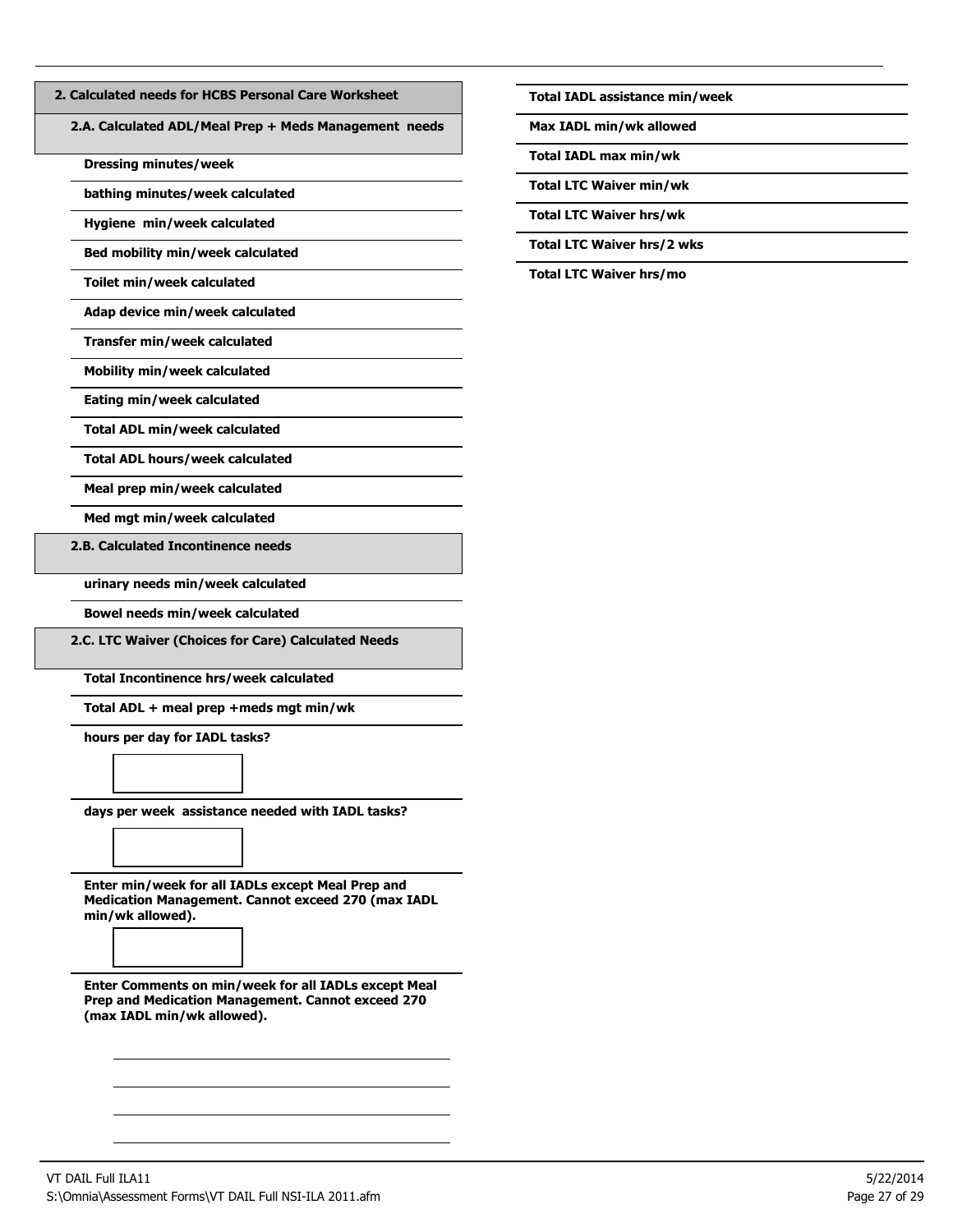## **3. Potential Issues Checklist**

**3.A. Health Issues checklist (1 indicates area for follow-up)**

**Issue Emergency preparedness**

**Issue Client lives alone**

**Issue Client has Fallen recently**

**Issue Nutritional Risk (>=6)**

**Issue Prescription meds (>=5)**

**Issue depressed,anxious,hopeless**

**Issue Incontinent bowels or urinary**

**Issue Pain disrupts usual activities**

**Issue End Stage Disease -6 or fewer months to live**

**3.B. Other Issues checklist (1 indicates area for follow-up)**

**Issue No Power of Attorney**

**Issue No Advance Directives**

**Issue Lost/gained 10 pounds**

**Issue No money to buy food**

**Issue Client in poverty**

**Issue No Medigap insurance**

**Issue Client refuses services**

**Issue Client has dangerous behavior**

**Issue Client cannot make clear decisions**

**Issue Evidence of abuse**

**Issue Thought about harming self**

**Issue Plan for harming self**

**Issue Means to carry out plan to harm self**

**Issue Getting lost/wandering**

**Issue Wandering behavior not alterable**

**Issue Verbally abusive behavior not alterable**

**Issue Physical abuse behavior not alterable**

**Issue Sanitation hazards**

**Issue Structural barriers in home**

**Issue Living space hazards**

**Issue Wants other program-service**

**Issue Needs equipment repaired**

**3.C. Acuity Scores**

**Acuity ADLs (max 32)**

**Acuity IADLs (max 18)**

**Acuity cognition (max 15)**

**Acuity bladder continence**

**Acuity bowel continence**

**Acuity total score (max 73)**

**ACUITY percent**